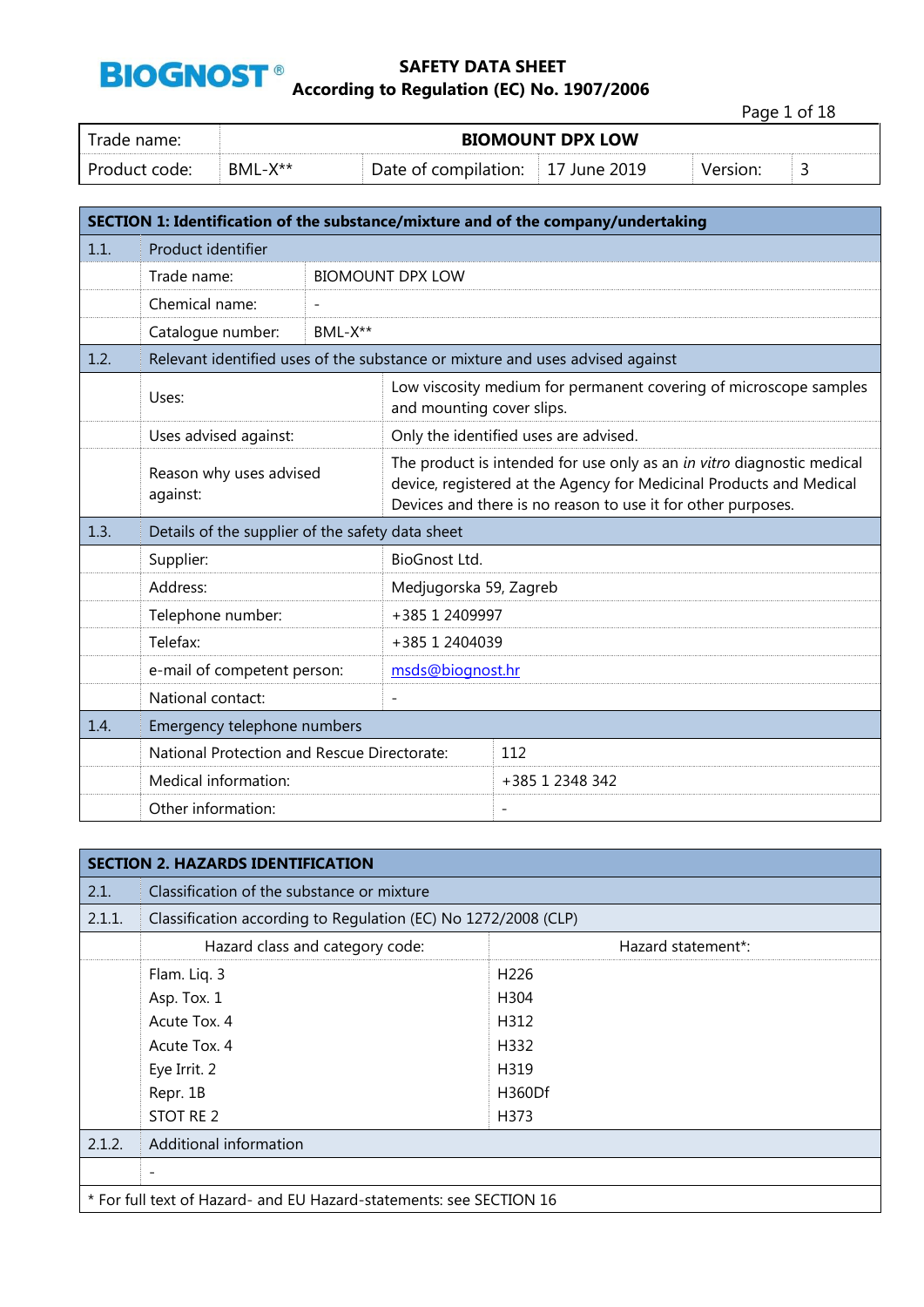

Page 2 of 18

| Trade name:   | <b>BIOMOUNT DPX LOW</b> |                      |              |          |    |
|---------------|-------------------------|----------------------|--------------|----------|----|
| Product code: | $BML-X^{**}$            | Date of compilation: | 17 June 2019 | Version: | ــ |

| 2.2. | Label elements                          |                                                                                                                                                                                                                                                                                                                                                                                                                  |
|------|-----------------------------------------|------------------------------------------------------------------------------------------------------------------------------------------------------------------------------------------------------------------------------------------------------------------------------------------------------------------------------------------------------------------------------------------------------------------|
|      | Product identification:                 | <b>BIOMOUNT DPX LOW</b>                                                                                                                                                                                                                                                                                                                                                                                          |
|      | Identification number:                  | $\overline{a}$                                                                                                                                                                                                                                                                                                                                                                                                   |
|      | Authorisation number:                   | L,                                                                                                                                                                                                                                                                                                                                                                                                               |
|      | Hazard pictograms:                      | GHS02<br>GHS07<br>GHS08                                                                                                                                                                                                                                                                                                                                                                                          |
|      | Signal word:                            | Danger                                                                                                                                                                                                                                                                                                                                                                                                           |
|      | Hazard statement:                       | H226<br>Flammable liquid and vapor.<br>May be fatal if swallowed and enters airways.<br>H304<br>H312+H332 Harmful in contact with skin or if inhaled.<br>H319<br>Causes serious eye irritation.<br>H360Df May damage the unborn child. Suspected of damaging<br>fertility.<br>H373<br>May cause damage to organs through prolonged or repeated<br>exposure.                                                      |
|      | Precautionary statements:               | P210<br>Keep away from heat, hot surfaces, sparks, open flames and<br>other ignition sources. No smoking.<br>Wear protective gloves/protective clothing/eye/protection/face<br>P280<br>protection.<br>P301+P330+P331 IF SWALLOWED: Rinse mouth. Do NOT induce<br>vomiting.<br>P302 + P352 IF ON SKIN: Wash with plenty of soap and water.<br>IF exposed or concerned: Get medical advice/attention.<br>P308+P313 |
|      | Supplemetal hazard<br>information (EU): | $\overline{\phantom{0}}$                                                                                                                                                                                                                                                                                                                                                                                         |
| 2.3. | Other hazards                           |                                                                                                                                                                                                                                                                                                                                                                                                                  |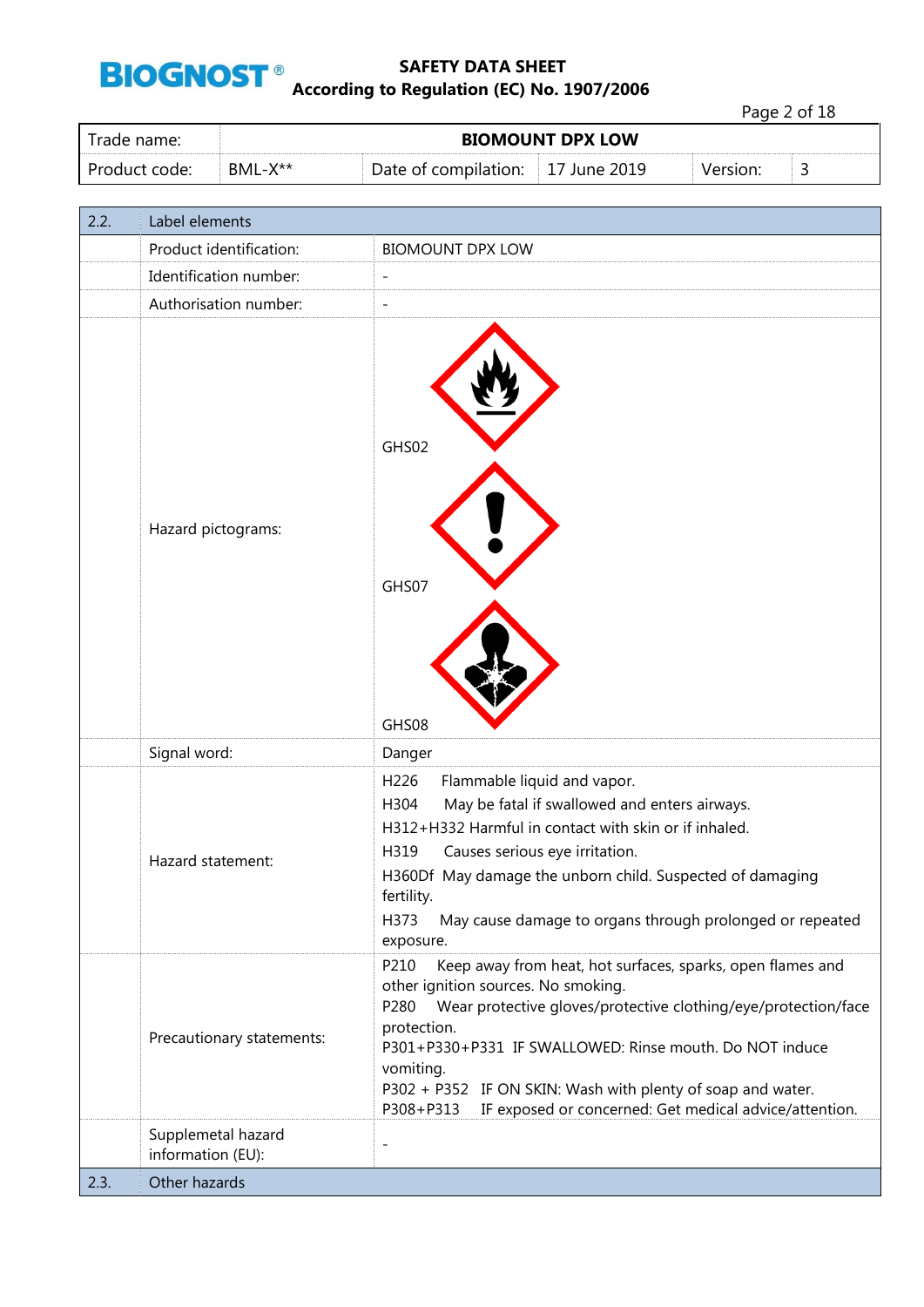

Page 3 of 18

| BML-X**<br>Date of compilation: 17 June 2019<br>Product code:<br>Version: |  |
|---------------------------------------------------------------------------|--|

-

| <b>SECTION 3. Composition/information on ingredients</b> |                                  |                                   |                     |                                                                                                                                                                                       |  |  |
|----------------------------------------------------------|----------------------------------|-----------------------------------|---------------------|---------------------------------------------------------------------------------------------------------------------------------------------------------------------------------------|--|--|
| CAS/<br>EC/<br>Index number                              | <b>REACH Registration</b><br>No  | Weight %<br>content (or<br>range) | Identification name | Classification according to<br>Regulation (EC) No 1272/2008<br>(CLP)                                                                                                                  |  |  |
| 1330-20-7/<br>$215 - 535 - 7/$<br>601-022-00-9           | 01-2119488216-32-<br><b>XXXX</b> | $> 50 \%$                         | xylene              | Flam. Liq. 3; H226<br>Asp. Tox. 1; H304<br>Acute Tox. 4 ; H312<br>Acute Tox. 4, H332<br>Skin Irrit. 2; H315<br>Eye Irrit. 2; H319<br><b>STOT SE 3; H335</b><br><b>STOT RE 2; H373</b> |  |  |
| $84 - 74 - 2/$<br>$201 - 557 - 4/$<br>607-318-00-4       |                                  | $< 10 \%$                         | dibutyl phthalate   | Repr. 1B; H360Df<br>Aquatic Acute 1; H400                                                                                                                                             |  |  |

|      | <b>SECTION 4. First aid measures</b>                        |                                                                                                                                                                                                                  |  |  |  |
|------|-------------------------------------------------------------|------------------------------------------------------------------------------------------------------------------------------------------------------------------------------------------------------------------|--|--|--|
| 4.1. | Description of first aid measures                           |                                                                                                                                                                                                                  |  |  |  |
|      | General notes:                                              | Symptoms of poisoning may even occur after several hours; therefore<br>medical observation for at least 48 hours after the accident. Immediately<br>remove any clothing soiled by the product.                   |  |  |  |
|      | Following inhalation:                                       | Supply fresh air. If required, provide artificial respiration. Keep patient<br>warm. Consult doctor if symptoms persist. In case of unconsciousness place<br>patient stably in side position for transportation. |  |  |  |
|      | Following skin contact:                                     | Remove contaminated clothing. Immediately wash with plenty of water and<br>soap and rinse thoroughly. If symptoms persist, consult a doctor.                                                                     |  |  |  |
|      | Following eye contact:                                      | Rinse opened eye for several minutes under running water. If symptoms<br>persist, consult a doctor.                                                                                                              |  |  |  |
|      | Following ingestion:                                        | DO NOT induce vomiting. If symptoms persist, consult a doctor.                                                                                                                                                   |  |  |  |
|      | Self-protection of the first<br>aider                       | Avoid direct contact with the chemical; use appropriate protective<br>equipment described in Section 8.                                                                                                          |  |  |  |
| 4.2. | Most important symptoms and effects, both acute and delayed |                                                                                                                                                                                                                  |  |  |  |
|      | Following inhalation:                                       | High concentration vapor inhalation may cause headache, dizziness,<br>difficult breathing and unconsciousness.                                                                                                   |  |  |  |
|      | Following skin contact:                                     | Causes skin irritation, redness, swelling. Prolonged or repeated contact<br>causes defatting and dry skin.                                                                                                       |  |  |  |
|      | Following eye contact:                                      | Vapors irritate eyes. Splashing may cause irritation and redness.                                                                                                                                                |  |  |  |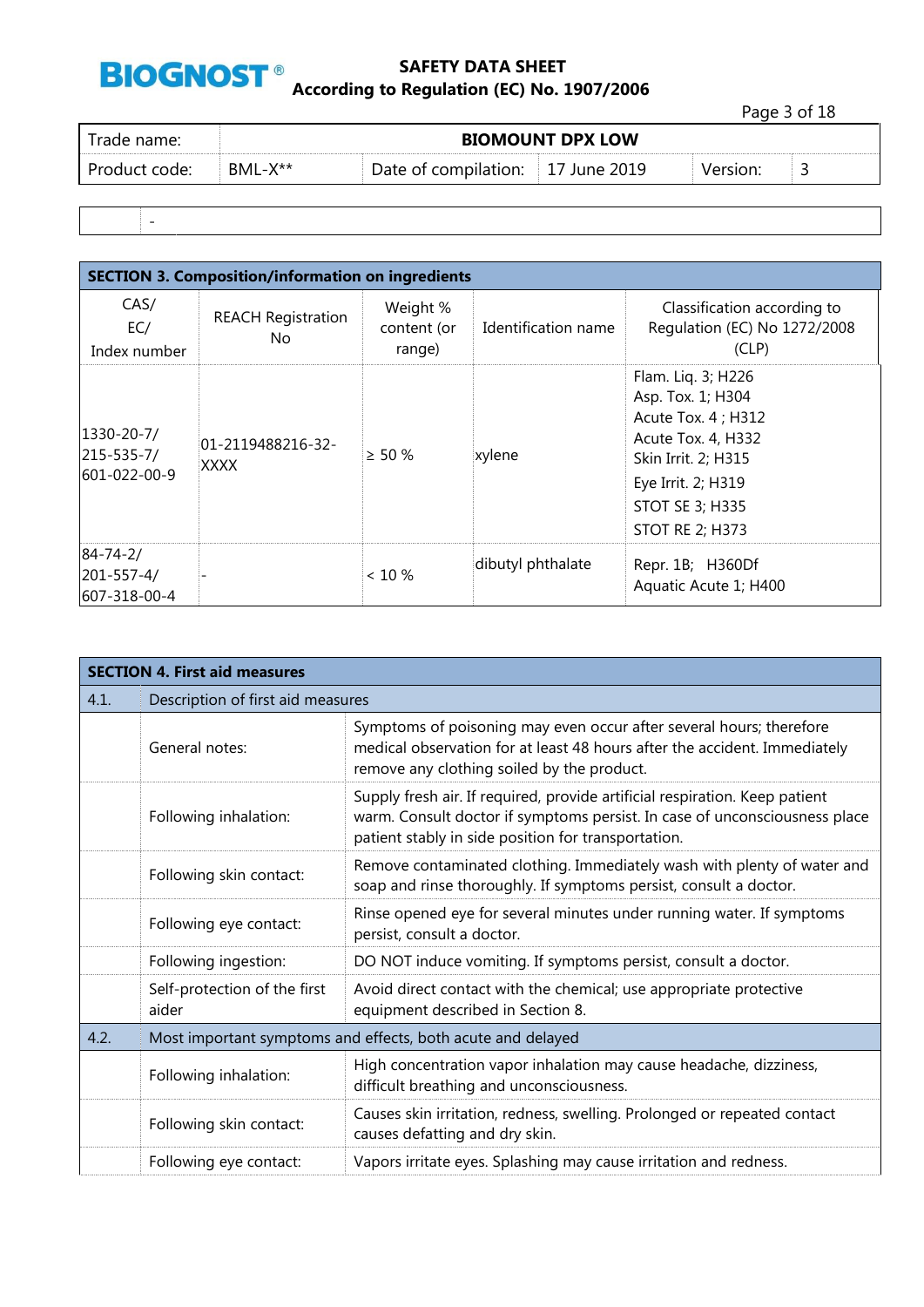

Page 4 of 18

| rade name:    | <b>BIOMOUNT DPX LOW</b> |                      |                    |          |  |
|---------------|-------------------------|----------------------|--------------------|----------|--|
| Product code: | $BML-X^{**}$            | Date of compilation: | $\pm 17$ June 2019 | Version: |  |

|      | Following ingestion:                                                       | Nausea, vomiting (danger of aspiration), diarrhoea. Aspiration may cause<br>headache, vertigo, nausea, dazed feeling-unconsciousness/coma, possible<br>hypothermia, reactions to the heart/circulatory system such as vasodilation<br>(flush), hypotension, arrhythmia (possible ventricular fibrillation through<br>cardiac sensitization), danger of central respiratory paralysis or of cardiac<br>arrest; functional disturbance to the liver and kidneys and persistent<br>disturbance to the CNS as sequelae. |  |
|------|----------------------------------------------------------------------------|---------------------------------------------------------------------------------------------------------------------------------------------------------------------------------------------------------------------------------------------------------------------------------------------------------------------------------------------------------------------------------------------------------------------------------------------------------------------------------------------------------------------|--|
| 4.3. | Indication of any immediate medical attention and special treatment needed |                                                                                                                                                                                                                                                                                                                                                                                                                                                                                                                     |  |
|      | No further relevant information available.                                 |                                                                                                                                                                                                                                                                                                                                                                                                                                                                                                                     |  |

|      | <b>SECTION 5. Firefighting measures</b>                                                      |                                                                                                  |  |  |  |
|------|----------------------------------------------------------------------------------------------|--------------------------------------------------------------------------------------------------|--|--|--|
| 5.1. | Extinguishing media                                                                          |                                                                                                  |  |  |  |
|      | Suitable extinguishing media:                                                                | $CO2$ , powder or water spray. Fight larger fires with water spray or<br>alcohol resistant foam. |  |  |  |
|      | Unsuitable extinguishing media:                                                              | water with full jet                                                                              |  |  |  |
| 5.2. | Special hazards arising from the substance or mixture                                        |                                                                                                  |  |  |  |
|      | Hazardous by products of fire:                                                               | Formation of toxic gases is possible during heating or in case of<br>fire.                       |  |  |  |
| 5.3. | Advice for firefighters                                                                      |                                                                                                  |  |  |  |
|      | Use a self-contained open-circuit compressed air breathing apparatus and fireproof clothing. |                                                                                                  |  |  |  |
| 5.4. | Additional information                                                                       |                                                                                                  |  |  |  |
|      | Collect contaminated firefighting water separately.                                          |                                                                                                  |  |  |  |
|      | Do not contaminate the environment with extinguishing media.                                 |                                                                                                  |  |  |  |

|        | <b>SECTION 6. Accidental release measures</b>                                                                             |                                                                                                                                                                                                                                                              |  |  |  |
|--------|---------------------------------------------------------------------------------------------------------------------------|--------------------------------------------------------------------------------------------------------------------------------------------------------------------------------------------------------------------------------------------------------------|--|--|--|
| 6.1.   | Personal precautions, protective equipment and emergency procedures                                                       |                                                                                                                                                                                                                                                              |  |  |  |
| 6.1.1. | For non-emergency personnel                                                                                               |                                                                                                                                                                                                                                                              |  |  |  |
|        | Protective equipment:                                                                                                     | Use personal protective equipment (see Section 8). Keep<br>unprotected persons away.                                                                                                                                                                         |  |  |  |
|        | Accident prevention methods:                                                                                              | Evacuate members of all non-essential personnel and those<br>members without protective equipment. Do not breathe in vapor,<br>ensure adequate ventilation and avoid contact with skin and eyes.<br>Remove all sources of sparks and ignition. Do not smoke. |  |  |  |
|        | Emergency procedures:                                                                                                     | Mark the area using proper signs.                                                                                                                                                                                                                            |  |  |  |
| 6.1.2. | For emergency responders:                                                                                                 |                                                                                                                                                                                                                                                              |  |  |  |
|        | Use protective equipment; in case of inadequate ventilation use adequate airways protective equipment<br>(see Section 8). |                                                                                                                                                                                                                                                              |  |  |  |
| 6.2.   | Environmental precautions:                                                                                                |                                                                                                                                                                                                                                                              |  |  |  |
|        | Protection and Rescue Directorate (NPRD) on 112.                                                                          | Do not dispose of in sewage, drainage system and waterways. In case of large spillage contact National                                                                                                                                                       |  |  |  |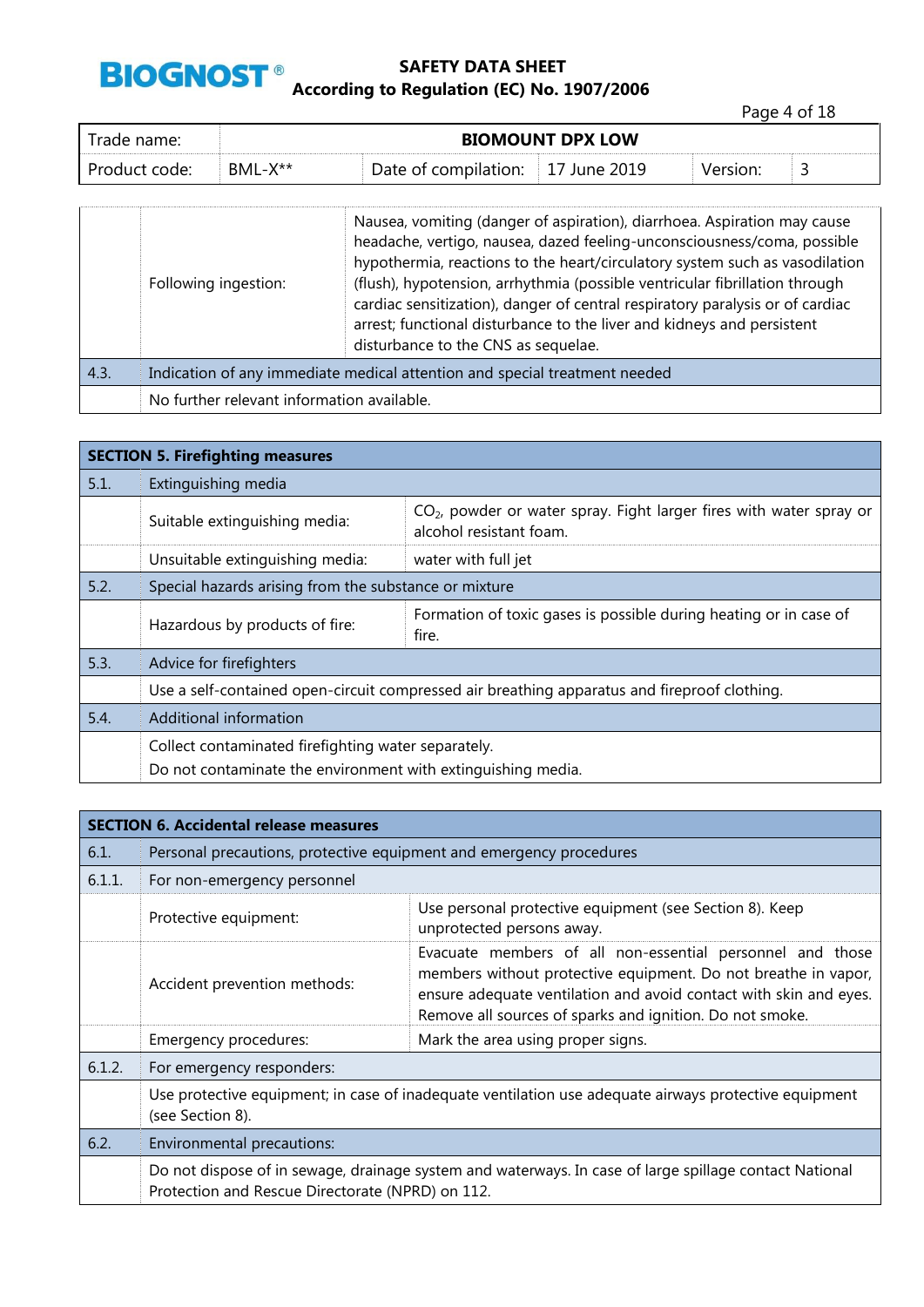

Page 5 of 18

| Trade name:     | <b>BIOMOUNT DPX LOW</b> |                                     |  |          |  |
|-----------------|-------------------------|-------------------------------------|--|----------|--|
| l Product code: | $BML-X**$               | Date of compilation:   17 June 2019 |  | Version: |  |

| 6.3.   | Methods and materials for containment and cleaning up  |                                                                                                                                                                                                                                                                                                                                                                                                                                                                 |  |
|--------|--------------------------------------------------------|-----------------------------------------------------------------------------------------------------------------------------------------------------------------------------------------------------------------------------------------------------------------------------------------------------------------------------------------------------------------------------------------------------------------------------------------------------------------|--|
| 6.3.1. | Bunding, covering of<br>drains; capping<br>procedures: | Sand or clay barriers.                                                                                                                                                                                                                                                                                                                                                                                                                                          |  |
| 6.3.2. | Cleaning up:                                           | Contain spillage, and then collect with an electrically protected vacuum<br>cleaner or by wet-brushing and place the waste material in tightly closed<br>impermeable containers. Store the substance in well ventilated storage<br>rooms until disposal. Submit for disposal to the legal persons authorized by<br>the Ministry of Environmental and Nature Protection. After disposal of the<br>products, wash the area and and involved materials with water. |  |
| 6.3.3. | Other information:                                     | Do not use tools that may cause sparks.                                                                                                                                                                                                                                                                                                                                                                                                                         |  |
| 6.4.   | Reference to other sections                            |                                                                                                                                                                                                                                                                                                                                                                                                                                                                 |  |
|        | See Section 7 for information on safe handling.        |                                                                                                                                                                                                                                                                                                                                                                                                                                                                 |  |
|        |                                                        | See Section 8 for information on personal protection equipment.                                                                                                                                                                                                                                                                                                                                                                                                 |  |
|        | See Section 13 for disposal information.               |                                                                                                                                                                                                                                                                                                                                                                                                                                                                 |  |

|        | <b>SECTION 7. Handling and storage</b>                                                           |                                                                                                                                                                                      |                                                                                                                                                                         |  |  |
|--------|--------------------------------------------------------------------------------------------------|--------------------------------------------------------------------------------------------------------------------------------------------------------------------------------------|-------------------------------------------------------------------------------------------------------------------------------------------------------------------------|--|--|
| 7.1.   | Precautions for safe handling                                                                    |                                                                                                                                                                                      |                                                                                                                                                                         |  |  |
| 7.1.1. | <b>Protection measures</b>                                                                       |                                                                                                                                                                                      |                                                                                                                                                                         |  |  |
|        | Measures to prevent fire:                                                                        |                                                                                                                                                                                      | Use in well ventilated storage rooms. Keep<br>away from sources of heat and ignition.<br>Carry out measures for preventing static<br>electricity.                       |  |  |
|        | Measures to prevent aerosol and dust generation:                                                 |                                                                                                                                                                                      | Secure proper ventilation.                                                                                                                                              |  |  |
|        | Measures to protect the environment:                                                             |                                                                                                                                                                                      | Prevent spilling into the sewage system and<br>waterways.                                                                                                               |  |  |
|        | Other measures:                                                                                  |                                                                                                                                                                                      |                                                                                                                                                                         |  |  |
| 7.1.2. | Advice on general occupational hygiene:                                                          |                                                                                                                                                                                      |                                                                                                                                                                         |  |  |
|        | Do not eat, drink or smoke in the workspace. Thoroughly wash hands after work and before eating. |                                                                                                                                                                                      |                                                                                                                                                                         |  |  |
| 7.2.   | Conditions for safe storage, including any incompatibilities                                     |                                                                                                                                                                                      |                                                                                                                                                                         |  |  |
|        | Technical measures and storage conditions:                                                       |                                                                                                                                                                                      | Keep in tightly closed and upright set containers in a<br>well ventilated storage rooms, and away from sources<br>of heat, sunlight, and other incompatible substances. |  |  |
|        | Packaging materials:                                                                             |                                                                                                                                                                                      | Manufacturer's original packaging.                                                                                                                                      |  |  |
|        | Requirements for storage rooms and vessels:                                                      | Keep away from food and drink. Keep the containers<br>tightly closed.                                                                                                                |                                                                                                                                                                         |  |  |
|        | Advices for storage equipment:                                                                   | The storage must be made of hard material; floors<br>must be resistant to chemicals. There must be no<br>drain that directly leads into sewage system. Secure<br>proper ventilation. |                                                                                                                                                                         |  |  |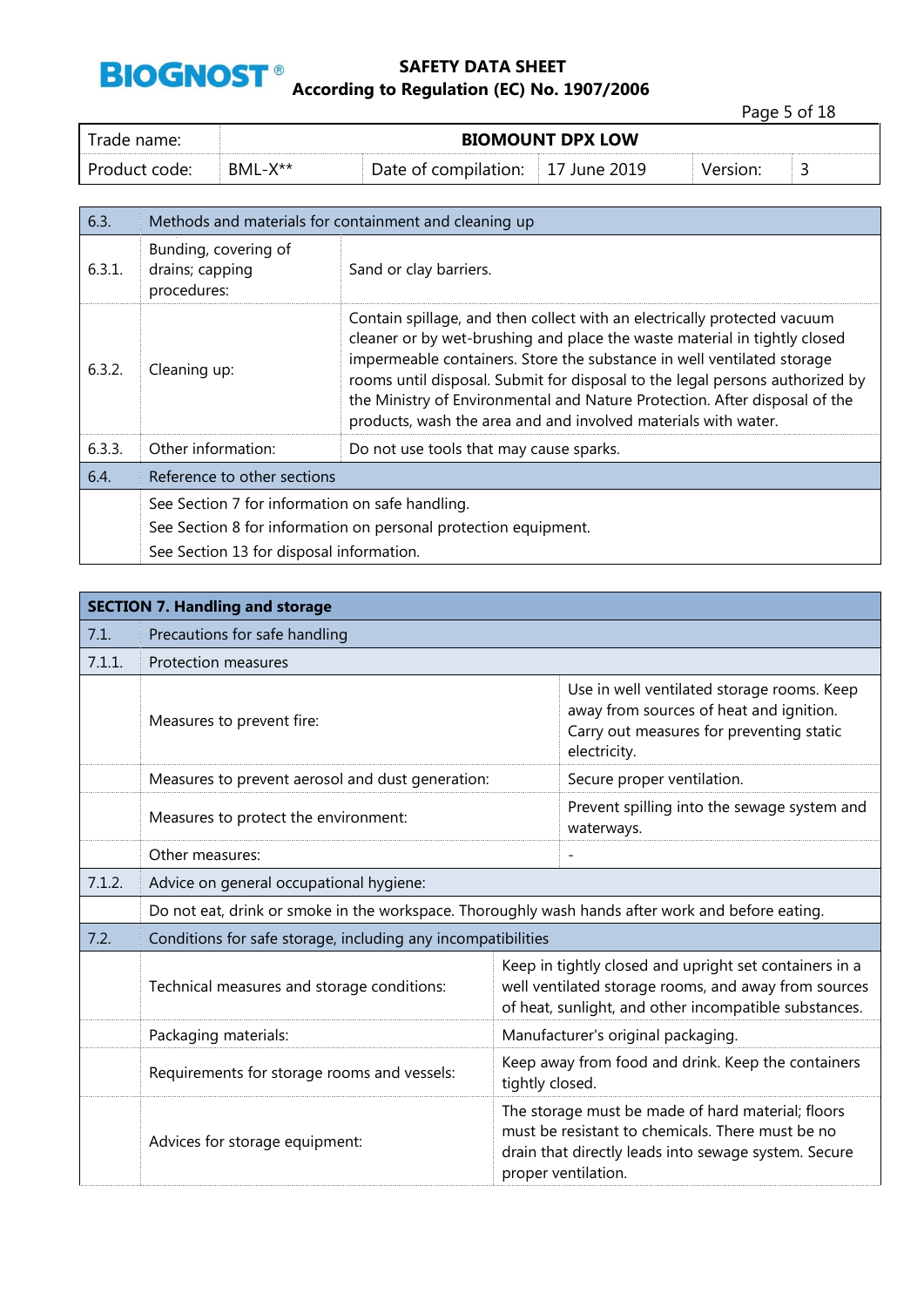

Page 6 of 18

| Trade name: I | <b>BIOMOUNT DPX LOW</b> |                      |                   |          |   |
|---------------|-------------------------|----------------------|-------------------|----------|---|
| Product code: | $BML-X**$               | Date of compilation: | ' June 2019<br>1/ | Version: | ັ |

|      | Further information on storage conditions: | Do not place the unused material in the storage room<br>and do not use empty containers for storing other<br>chemicals. Do not store with incompatible materials<br>(see Section 10). |
|------|--------------------------------------------|---------------------------------------------------------------------------------------------------------------------------------------------------------------------------------------|
| 7.3. | Specific end use(s)                        |                                                                                                                                                                                       |
|      | Recommendations:                           |                                                                                                                                                                                       |
|      | Industrial sector specific solutions:      | -                                                                                                                                                                                     |

| <b>SECTION 8. Exposure controls/personal protection</b>              |                                            |                       |                          |                          |                                                         |                                 |                                                                                                                                                 |
|----------------------------------------------------------------------|--------------------------------------------|-----------------------|--------------------------|--------------------------|---------------------------------------------------------|---------------------------------|-------------------------------------------------------------------------------------------------------------------------------------------------|
| 8.1.<br>Control parameters                                           |                                            |                       |                          |                          |                                                         |                                 |                                                                                                                                                 |
| Substance                                                            |                                            | CAS No                |                          |                          | Occupational exposure limit<br>values/short term values |                                 | <b>Biological limit values</b>                                                                                                                  |
|                                                                      |                                            |                       |                          | ppm                      | $mg/m^3$                                                |                                 |                                                                                                                                                 |
| Xylene (all isomers)                                                 |                                            | 1330-20-7             |                          | 50/100                   | 220/440                                                 |                                 | 1.50 mg/L (14.13 µmol/L) xylene,<br>blood, end of shift<br>1.50 g/g (0.88 mol/mol)<br>creatinine (methyl hippuric acid,<br>urine, end of shift) |
| Dibutyl phthalate                                                    |                                            | $84 - 74 - 2$         |                          | -/-                      | 5/10                                                    | $\overline{a}$                  |                                                                                                                                                 |
|                                                                      |                                            |                       |                          |                          |                                                         |                                 |                                                                                                                                                 |
| Substance:<br>$\overline{\phantom{a}}$                               |                                            |                       |                          |                          |                                                         |                                 |                                                                                                                                                 |
| EC No:<br>$\overline{a}$                                             |                                            | CAS No:               | $\overline{a}$           |                          |                                                         |                                 |                                                                                                                                                 |
| <b>DNEL</b>                                                          |                                            |                       |                          |                          |                                                         |                                 |                                                                                                                                                 |
|                                                                      |                                            |                       |                          | <b>Industrial</b>        |                                                         |                                 |                                                                                                                                                 |
| Route of exposure:                                                   |                                            | Acute effect<br>local | Acute effect<br>systemic |                          | Chronic effect<br>local                                 |                                 | Chronic effect<br>systemic                                                                                                                      |
| Oral                                                                 | $\overline{\phantom{0}}$                   |                       | $\overline{\phantom{0}}$ |                          | $\overline{a}$                                          |                                 | $\overline{a}$                                                                                                                                  |
| Inhalation                                                           | 289 mg/m $3$<br>(xylene)                   |                       |                          |                          | $\overline{\phantom{a}}$                                |                                 | 77 mg/m $3$ (xylene)                                                                                                                            |
| Dermal                                                               |                                            |                       | $\sim$                   |                          | $\overline{\phantom{a}}$                                |                                 | 180 mg/kg (xylene)                                                                                                                              |
| Critical physical parameters: solubility, flammability, corrosivity: |                                            |                       |                          |                          | $\overline{a}$                                          |                                 |                                                                                                                                                 |
|                                                                      |                                            |                       |                          | <b>Consumer</b>          |                                                         |                                 |                                                                                                                                                 |
| Route of exposure:                                                   |                                            | Acute effect<br>local |                          | Acute effect<br>systemic | Chronic effect<br>local                                 |                                 | Chronic effect<br>systemic                                                                                                                      |
| Oral<br>$\overline{\phantom{a}}$<br>$\overline{a}$                   |                                            |                       | $\overline{a}$           |                          | $\overline{a}$                                          |                                 |                                                                                                                                                 |
| Inhalation                                                           | 174 mg/m $3$<br>$\overline{a}$<br>(xylene) |                       |                          | $\overline{\phantom{a}}$ |                                                         | 14,8 mg/m <sup>3</sup> (xylene) |                                                                                                                                                 |
| Dermal                                                               |                                            |                       | $\overline{\phantom{0}}$ |                          | $\overline{\phantom{a}}$                                |                                 | 108 mg/kg (xylene)                                                                                                                              |
| <b>PNEC</b>                                                          |                                            |                       |                          |                          |                                                         |                                 |                                                                                                                                                 |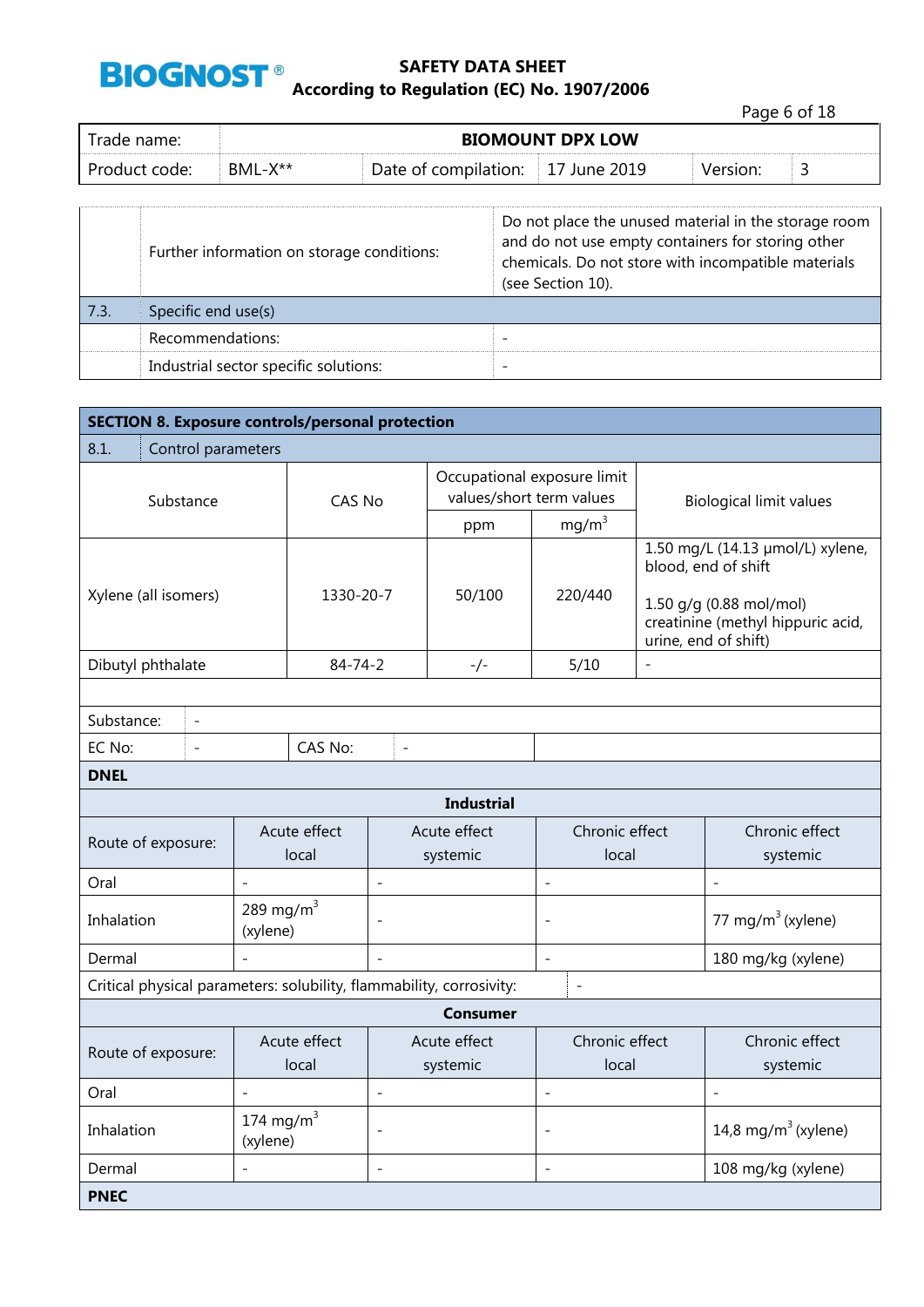

|               |         |                                   |                         |          | Page 7 of 18 |  |
|---------------|---------|-----------------------------------|-------------------------|----------|--------------|--|
| Trade name:   |         |                                   | <b>BIOMOUNT DPX LOW</b> |          |              |  |
| Product code: | BML-X** | Date of compilation: 17 June 2019 |                         | Version: | ت            |  |

|                      | Environmental protection target                                                      |                                                                                                                                                                                                                                                                                                                                                                                                                                                                        | <b>PNEC</b>                                                                                                                                         |  |  |
|----------------------|--------------------------------------------------------------------------------------|------------------------------------------------------------------------------------------------------------------------------------------------------------------------------------------------------------------------------------------------------------------------------------------------------------------------------------------------------------------------------------------------------------------------------------------------------------------------|-----------------------------------------------------------------------------------------------------------------------------------------------------|--|--|
| Fresh water          |                                                                                      |                                                                                                                                                                                                                                                                                                                                                                                                                                                                        | 0.327 mg/l<br>(xylene)                                                                                                                              |  |  |
| Freshwater sediments |                                                                                      |                                                                                                                                                                                                                                                                                                                                                                                                                                                                        | 12.46 mg/kg (xylene)                                                                                                                                |  |  |
| Marine water         |                                                                                      |                                                                                                                                                                                                                                                                                                                                                                                                                                                                        | 0.327 mg/l<br>(xylene)                                                                                                                              |  |  |
| Marine sediments     |                                                                                      |                                                                                                                                                                                                                                                                                                                                                                                                                                                                        | 12.46 mg/kg (xylene)                                                                                                                                |  |  |
| Food chain           |                                                                                      |                                                                                                                                                                                                                                                                                                                                                                                                                                                                        | $0.327$ mg/l<br>(xylene)                                                                                                                            |  |  |
|                      | Microorganisms in sewage treatment                                                   |                                                                                                                                                                                                                                                                                                                                                                                                                                                                        | 6.58 mg/l<br>(xylene)                                                                                                                               |  |  |
| Soil (agricultural)  |                                                                                      |                                                                                                                                                                                                                                                                                                                                                                                                                                                                        | 2.31 mg/kg (xylene)                                                                                                                                 |  |  |
| Air                  |                                                                                      |                                                                                                                                                                                                                                                                                                                                                                                                                                                                        | No information available                                                                                                                            |  |  |
|                      |                                                                                      |                                                                                                                                                                                                                                                                                                                                                                                                                                                                        |                                                                                                                                                     |  |  |
| 8.2.                 | Exposure controls                                                                    |                                                                                                                                                                                                                                                                                                                                                                                                                                                                        |                                                                                                                                                     |  |  |
| 8.2.1.               | Appropriate engineering controls                                                     |                                                                                                                                                                                                                                                                                                                                                                                                                                                                        |                                                                                                                                                     |  |  |
|                      | Substance/mixture related<br>measures to prevent exposure<br>during identified uses: | the workspace.                                                                                                                                                                                                                                                                                                                                                                                                                                                         | Use personal protective equipment. Do not eat, drink or smoke in                                                                                    |  |  |
|                      | Structural measures to prevent<br>exposure:                                          | No information available                                                                                                                                                                                                                                                                                                                                                                                                                                               |                                                                                                                                                     |  |  |
|                      | Organisational measures to<br>prevent exposure:                                      | Organization of work in order to reduce other worker's influence<br>during work process.                                                                                                                                                                                                                                                                                                                                                                               |                                                                                                                                                     |  |  |
|                      | Technical measures to prevent<br>exposure:                                           |                                                                                                                                                                                                                                                                                                                                                                                                                                                                        | Secure proper workspace ventilation in order to keep<br>concentration levels in air below permitted levels.                                         |  |  |
| 8.2.2.               | Personal protection equipment:                                                       |                                                                                                                                                                                                                                                                                                                                                                                                                                                                        |                                                                                                                                                     |  |  |
| 8.2.2.1.             | Eye and face protection:                                                             |                                                                                                                                                                                                                                                                                                                                                                                                                                                                        | Face shield and safety glasses Use equipment for eye protection<br>tested and approved under appropriate government standards<br>such as EN 166(EU) |  |  |
| 8.2.2.2.             | Skin protection                                                                      |                                                                                                                                                                                                                                                                                                                                                                                                                                                                        |                                                                                                                                                     |  |  |
|                      | Hand protection:                                                                     | Gloves must be inspected prior to use. Use proper glove removal<br>technique (without touching glove's outer surface) to avoid skin<br>contact with this product. The selected protective gloves have to<br>satisfy the specifications of EU Directive 89/686/EEC and the<br>standard EN 374 derived from it.<br>Full contact:<br>Glove material: Viton<br>Glove thickness: 0.7 mm<br>Break through time: 480 min<br>Splash contact:<br>Glove material: Nitrile rubber |                                                                                                                                                     |  |  |
|                      |                                                                                      |                                                                                                                                                                                                                                                                                                                                                                                                                                                                        | Glove thickness: 0.4 mm<br>Break through time: 35 min                                                                                               |  |  |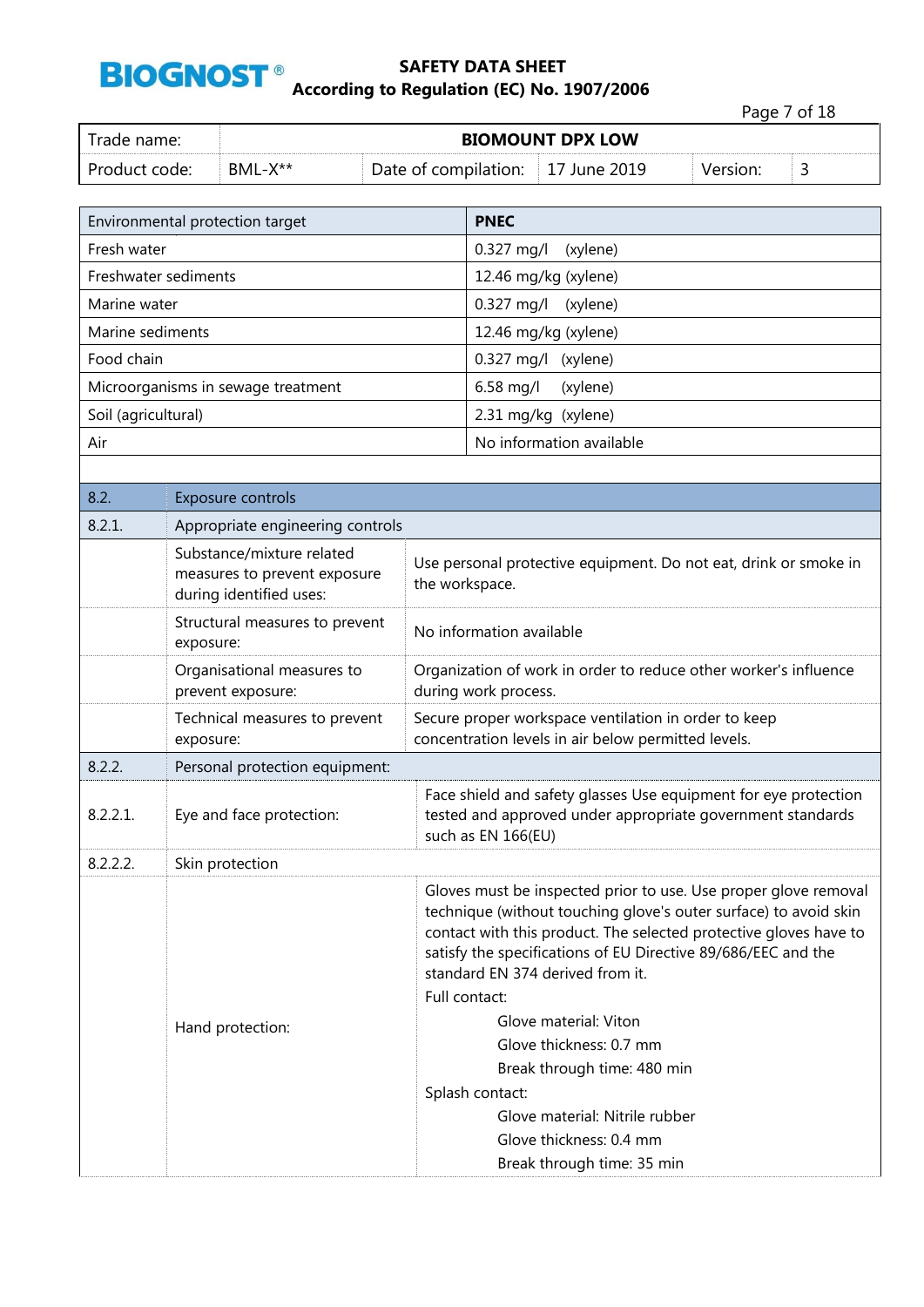

Page 8 of 18

| Trade name:     | <b>BIOMOUNT DPX LOW</b> |                                   |  |          |  |  |
|-----------------|-------------------------|-----------------------------------|--|----------|--|--|
| . Product code: | $BML-X^{**}$            | Date of compilation: 17 June 2019 |  | Version: |  |  |

|             | Other skin protection:                                     | Complete suit protecting against chemicals, flame retardant<br>antistatic protective clothing (EN 13688). The type of protective<br>equipment must be selected according to the concentration and<br>amount of the dangerous substance at the specific workplace.                                                       |
|-------------|------------------------------------------------------------|-------------------------------------------------------------------------------------------------------------------------------------------------------------------------------------------------------------------------------------------------------------------------------------------------------------------------|
| 8.2.2.3.    | Respiratory protection:                                    | Where risk assessment shows air-purifying respirators are<br>appropriate use type ABEK (EN 14387) respirator cartridges as a<br>backup to engine protection, use a full-face supplied air<br>respirator. Use respirators and components tested and approved<br>under appropriate government standards such as CEN (EU). |
| $8.2.2.4$ . | Thermal hazards:                                           | No information available                                                                                                                                                                                                                                                                                                |
| 8.2.3.      | Environmental exposure controls                            |                                                                                                                                                                                                                                                                                                                         |
|             | Substance/mixture related<br>measures to prevent exposure: | See Section 6                                                                                                                                                                                                                                                                                                           |
|             | Structural measures to prevent<br>exposure:                | Use modern equipment.                                                                                                                                                                                                                                                                                                   |
|             | Organisational measures to<br>prevent exposure:            | Adapt the work process to the required working conditions of<br>the workplace.                                                                                                                                                                                                                                          |
|             | Technical measures to prevent<br>exposure:                 | See Section 6                                                                                                                                                                                                                                                                                                           |

|      | <b>SECTION 9. Physical and chemical properties</b>    |                          |                          |  |  |
|------|-------------------------------------------------------|--------------------------|--------------------------|--|--|
| 9.1. | Information on basic physical and chemical properties |                          |                          |  |  |
|      |                                                       | Value                    | Method                   |  |  |
|      | Physical state:                                       | liquid                   | No information available |  |  |
|      | Colour:                                               | colorless                | No information available |  |  |
|      | Odour:                                                | aromatic                 | No information available |  |  |
|      | Odour threshold:                                      | No information available | No information available |  |  |
|      | pH:                                                   | No information available | No information available |  |  |
|      | Melting point / freezing point;                       | No information available | No information available |  |  |
|      | Initial boiling point and boiling range:              | No information available | No information available |  |  |
|      | Flash point:                                          | 29 °C                    | No information available |  |  |
|      | Evaporation rate:                                     | No information available | No information available |  |  |
|      | Flammability (solid, gas):                            | No information available | No information available |  |  |
|      | Upper/lower flammability or explosive<br>limits:      | No information available | No information available |  |  |
|      | Vapour pressure:                                      | No information available | No information available |  |  |
|      | Vapour density:                                       | No information available | No information available |  |  |
|      | Relative density                                      | No information available | No information available |  |  |
|      | Bulk density:                                         | No information available | No information available |  |  |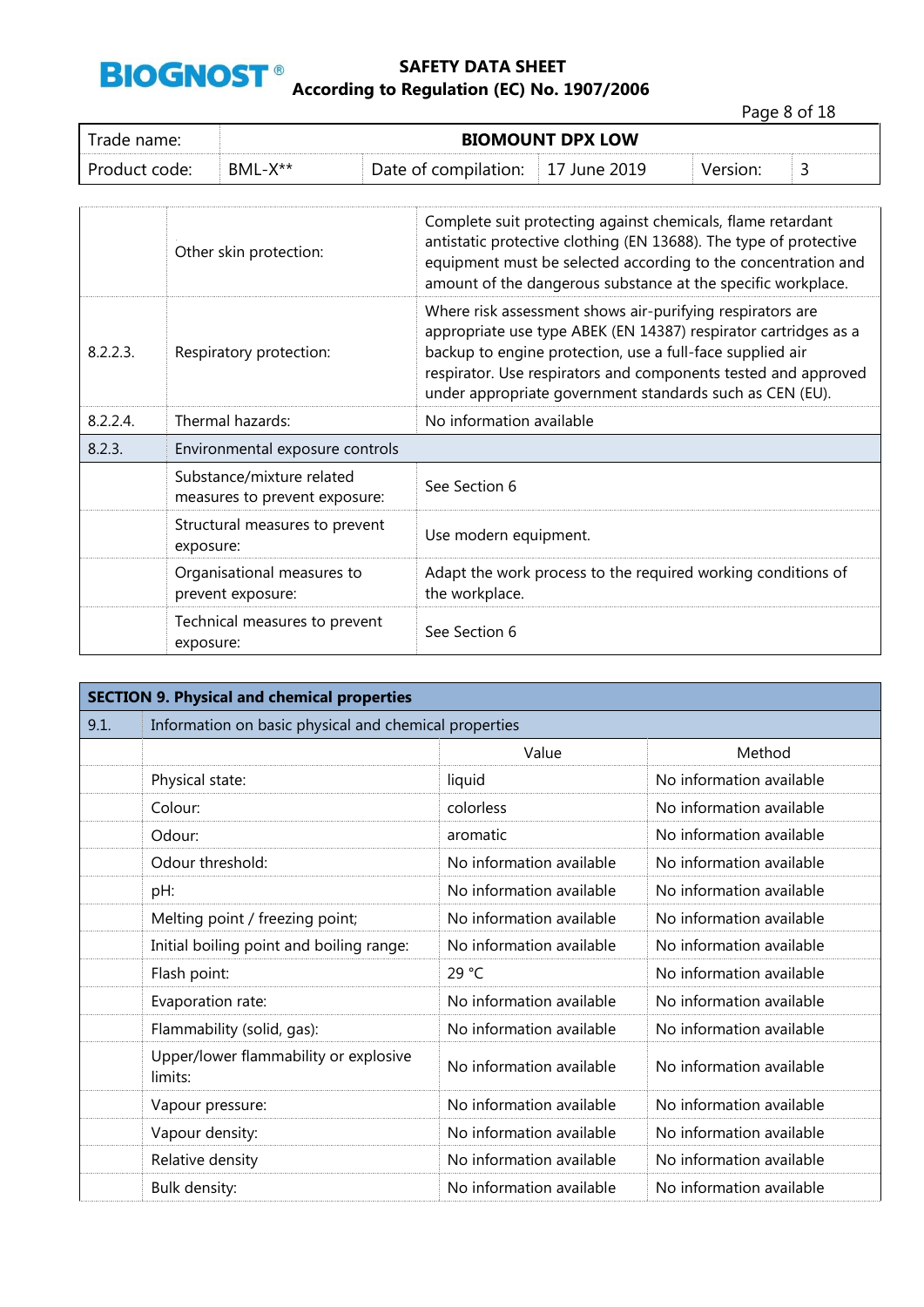

Page 9 of 18 Trade name: **BIOMOUNT DPX LOW** Product code: BML-X\*\* Date of compilation: 17 June 2019 Version: 3

|      | Solubility(ies):                                     | Insoluble in water       | No information available |
|------|------------------------------------------------------|--------------------------|--------------------------|
|      | Partition coefficient: n-octanol/water<br>(log Pow): | No information available | No information available |
|      | Auto-ignition temperature:                           | No information available | No information available |
|      | Decomposition temperature:                           | No information available | No information available |
|      | Viscosity:                                           | No information available | No information available |
|      | Explosive properties:                                | No information available | No information available |
|      | Oxidising properties:                                | No information available | No information available |
| 9.2. | Other information                                    |                          |                          |
|      |                                                      |                          |                          |

|       | <b>SECTION 10.: Stability and reactivity</b> |                                                                           |
|-------|----------------------------------------------|---------------------------------------------------------------------------|
| 10.1. | Reactivity:                                  | No relevant information available.                                        |
| 10.2. | Chemical stability:                          | The product is chemically stable under recommended storage<br>conditions. |
| 10.3. | Possibility of hazardous reactions:          | No dangerous reactions known.                                             |
| 10.4. | Conditions to avoid:                         | Sources of heat, flamesa and sparks.                                      |
| 10.5. | Incompatible materials:                      | Strong oxidizing agents.                                                  |
| 10.6. | Hazardous decomposition products:            | Carbon monoxide.                                                          |

|                       |                                                             | <b>SECTION 11. Toxicological information</b> |         |                                                              |                             |                                            |  |  |  |  |
|-----------------------|-------------------------------------------------------------|----------------------------------------------|---------|--------------------------------------------------------------|-----------------------------|--------------------------------------------|--|--|--|--|
| 11.1.                 |                                                             | Information on toxicological effects         |         |                                                              |                             |                                            |  |  |  |  |
|                       | Acute toxicity:                                             |                                              |         |                                                              |                             |                                            |  |  |  |  |
| Route of<br>exposure: |                                                             | Method                                       | Species | Effective<br>Dose<br>$LD_{50}/LC_{50}$ or<br>$ATE_{mixture}$ | Exposure time               | Results                                    |  |  |  |  |
| Oral:                 |                                                             | No information<br>available                  | rat     | $LD_{50}$                                                    | No information<br>available | 3.523 mg/kg (xylene)<br>8.000 mg/kg (DBP)  |  |  |  |  |
| Dermal:               |                                                             | No information<br>available                  | rabbit  | $LD_{50}$                                                    | No information<br>available | 1.134 mg/kg (xylene)<br>20.860 mg/kg (DBP) |  |  |  |  |
| Inhalation:           |                                                             | No information<br>available                  | rat     | $LC_{50}$                                                    | 4 h                         | 11.,23 mg/l (xylene)<br>15.68 mg/l (DBP)   |  |  |  |  |
|                       |                                                             |                                              |         |                                                              |                             |                                            |  |  |  |  |
|                       | Specific target organ toxicity - single exposure (STOT-SE): |                                              |         |                                                              |                             |                                            |  |  |  |  |
| Specific effects      |                                                             |                                              |         |                                                              | Target organ                | <b>Note</b>                                |  |  |  |  |
| Oral:                 |                                                             | No information available                     |         |                                                              | No information available    | $\overline{\phantom{a}}$                   |  |  |  |  |
| Dermal:               |                                                             | No information available                     |         |                                                              | No information available    |                                            |  |  |  |  |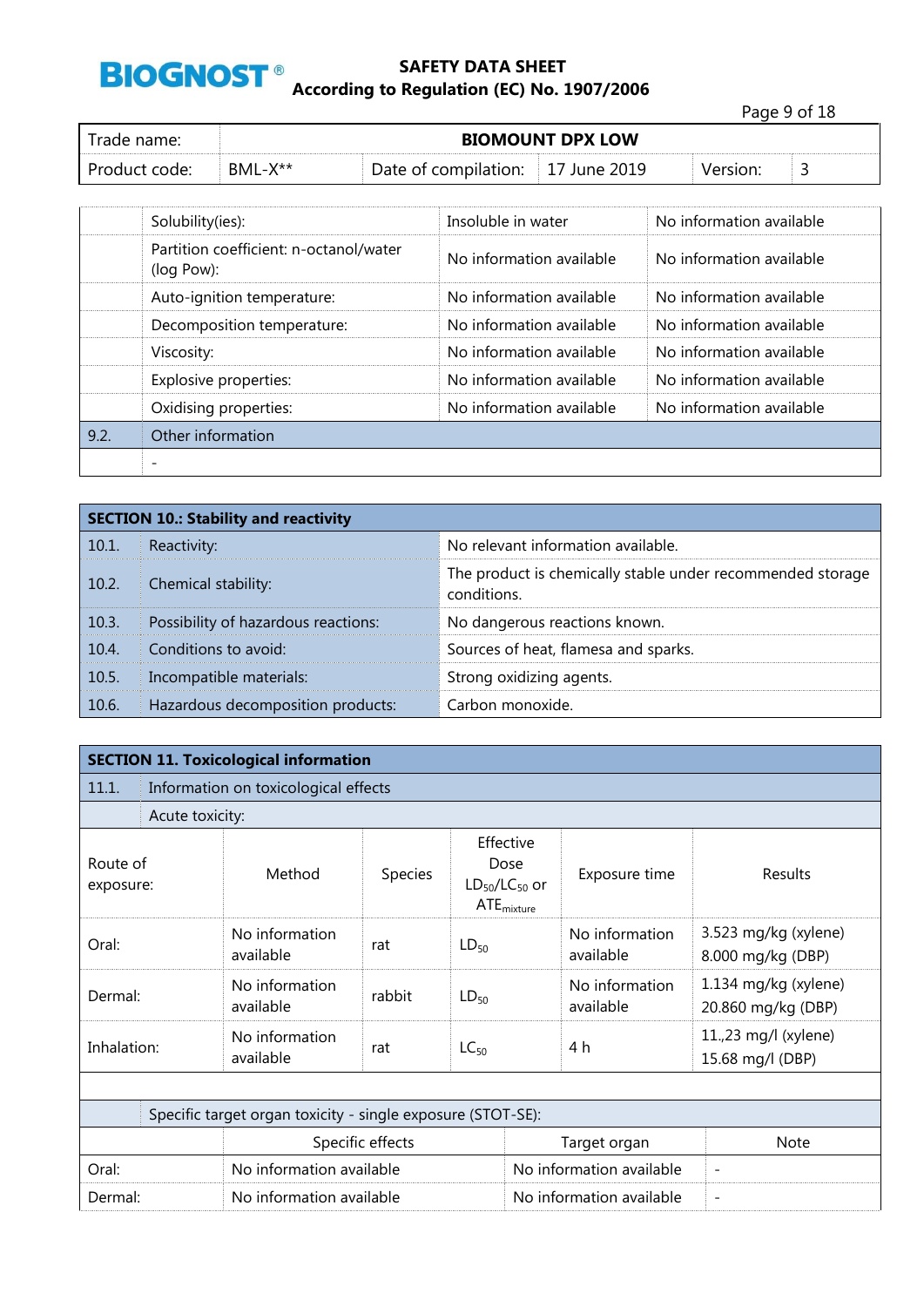

Page 10 of 18

| Trade name:                                               |                                                                                                                                                                                                                                                                                     | <b>BIOMOUNT DPX LOW</b>  |                                                                                                                                                                                |                                |                          |                          |                 |                                     |                                                                                                                                                                                                                                                                                                        |  |  |  |
|-----------------------------------------------------------|-------------------------------------------------------------------------------------------------------------------------------------------------------------------------------------------------------------------------------------------------------------------------------------|--------------------------|--------------------------------------------------------------------------------------------------------------------------------------------------------------------------------|--------------------------------|--------------------------|--------------------------|-----------------|-------------------------------------|--------------------------------------------------------------------------------------------------------------------------------------------------------------------------------------------------------------------------------------------------------------------------------------------------------|--|--|--|
| Product code:                                             | BML-X**                                                                                                                                                                                                                                                                             |                          |                                                                                                                                                                                | Date of compilation:           |                          | 17 June 2019             |                 | Version:                            | 3                                                                                                                                                                                                                                                                                                      |  |  |  |
| Inhalation:                                               |                                                                                                                                                                                                                                                                                     | No information available |                                                                                                                                                                                |                                | Respiratory system       |                          |                 | May cause respiratory<br>irritation |                                                                                                                                                                                                                                                                                                        |  |  |  |
|                                                           | Aspiration hazard:                                                                                                                                                                                                                                                                  |                          |                                                                                                                                                                                | enters respiratory system.     |                          |                          |                 |                                     | May cause respiratory irritation. May be fatal if swallowed and                                                                                                                                                                                                                                        |  |  |  |
|                                                           | Irritation and corrosion                                                                                                                                                                                                                                                            |                          |                                                                                                                                                                                |                                |                          |                          |                 |                                     |                                                                                                                                                                                                                                                                                                        |  |  |  |
|                                                           |                                                                                                                                                                                                                                                                                     | Exposure<br>time         |                                                                                                                                                                                | <b>Species</b>                 | Evaluation               | Method                   |                 |                                     | <b>Note</b>                                                                                                                                                                                                                                                                                            |  |  |  |
| Skin corrosion/irritation                                 | 24h                                                                                                                                                                                                                                                                                 | rabbit<br>(xylene)       |                                                                                                                                                                                |                                |                          |                          |                 | Causes skin irritation.             |                                                                                                                                                                                                                                                                                                        |  |  |  |
| Serious eye<br>damage/irritation                          |                                                                                                                                                                                                                                                                                     | $\overline{\phantom{0}}$ | $\overline{\phantom{a}}$                                                                                                                                                       |                                | $\overline{\phantom{a}}$ | $\overline{\phantom{a}}$ |                 |                                     | No information available                                                                                                                                                                                                                                                                               |  |  |  |
| Sensitization                                             |                                                                                                                                                                                                                                                                                     |                          |                                                                                                                                                                                |                                |                          |                          |                 |                                     |                                                                                                                                                                                                                                                                                                        |  |  |  |
| Skin sensitization:                                       |                                                                                                                                                                                                                                                                                     |                          | No information available                                                                                                                                                       |                                |                          |                          |                 |                                     |                                                                                                                                                                                                                                                                                                        |  |  |  |
| Respiratory<br>No information available<br>sensitization: |                                                                                                                                                                                                                                                                                     |                          |                                                                                                                                                                                |                                |                          |                          |                 |                                     |                                                                                                                                                                                                                                                                                                        |  |  |  |
|                                                           |                                                                                                                                                                                                                                                                                     |                          |                                                                                                                                                                                |                                |                          |                          |                 |                                     |                                                                                                                                                                                                                                                                                                        |  |  |  |
| Oral exposure:                                            | Symptoms related to physical, chemical, and toxicological properties                                                                                                                                                                                                                | the CNS as sequelae.     | nausea, dazed feeling-unconsciousness/coma, possible hypothermia, reactions to the<br>heart/circulatory system such as vasodilation (flush), hypotension, arrhythmia (possible |                                |                          |                          |                 |                                     | Nausea, vomiting (danger of aspiration), diarrhoea. Aspiration may cause headache, vertigo,<br>ventricular fibrillation through cardiac sensitization), danger of central respiratory paralysis or<br>of cardiac arrest; functional disturbance to the liver and kidneys and persistent disturbance to |  |  |  |
| Dermal exposure:                                          | dry skin.                                                                                                                                                                                                                                                                           |                          |                                                                                                                                                                                |                                |                          |                          |                 |                                     | Causes skin irritation, redness, swelling. Prolonged or repeated contact causes defatting and                                                                                                                                                                                                          |  |  |  |
| Inhalation<br>exposure:                                   | Vapor inhalation may cause nose and throat irritation followed by sore throat, cough, difficult<br>breathing and suffocating. High concentration vapor inhalation may cause headache, malaise<br>and fatigue, difficult breathing, chest tightness, coordination and CNS disorders. |                          |                                                                                                                                                                                |                                |                          |                          |                 |                                     |                                                                                                                                                                                                                                                                                                        |  |  |  |
| Eye exposure:                                             |                                                                                                                                                                                                                                                                                     |                          | Vapors irritate eyes. Splashing may cause irritation and redness, lacrimation, pain, swelling,<br>blurred vision, photophobia.                                                 |                                |                          |                          |                 |                                     |                                                                                                                                                                                                                                                                                                        |  |  |  |
|                                                           | Repeated dose toxicity (subacute, subchronic, chronic)                                                                                                                                                                                                                              |                          |                                                                                                                                                                                |                                |                          |                          |                 |                                     |                                                                                                                                                                                                                                                                                                        |  |  |  |
|                                                           | Dose                                                                                                                                                                                                                                                                                |                          | Exposure<br>time                                                                                                                                                               | Species                        |                          | Method                   | Evaluation      |                                     | Note                                                                                                                                                                                                                                                                                                   |  |  |  |
| Subacute oral                                             | information<br>No.<br>available                                                                                                                                                                                                                                                     |                          | No<br>information<br>available                                                                                                                                                 | No<br>information<br>available | No                       | information<br>available | No<br>available | information                         |                                                                                                                                                                                                                                                                                                        |  |  |  |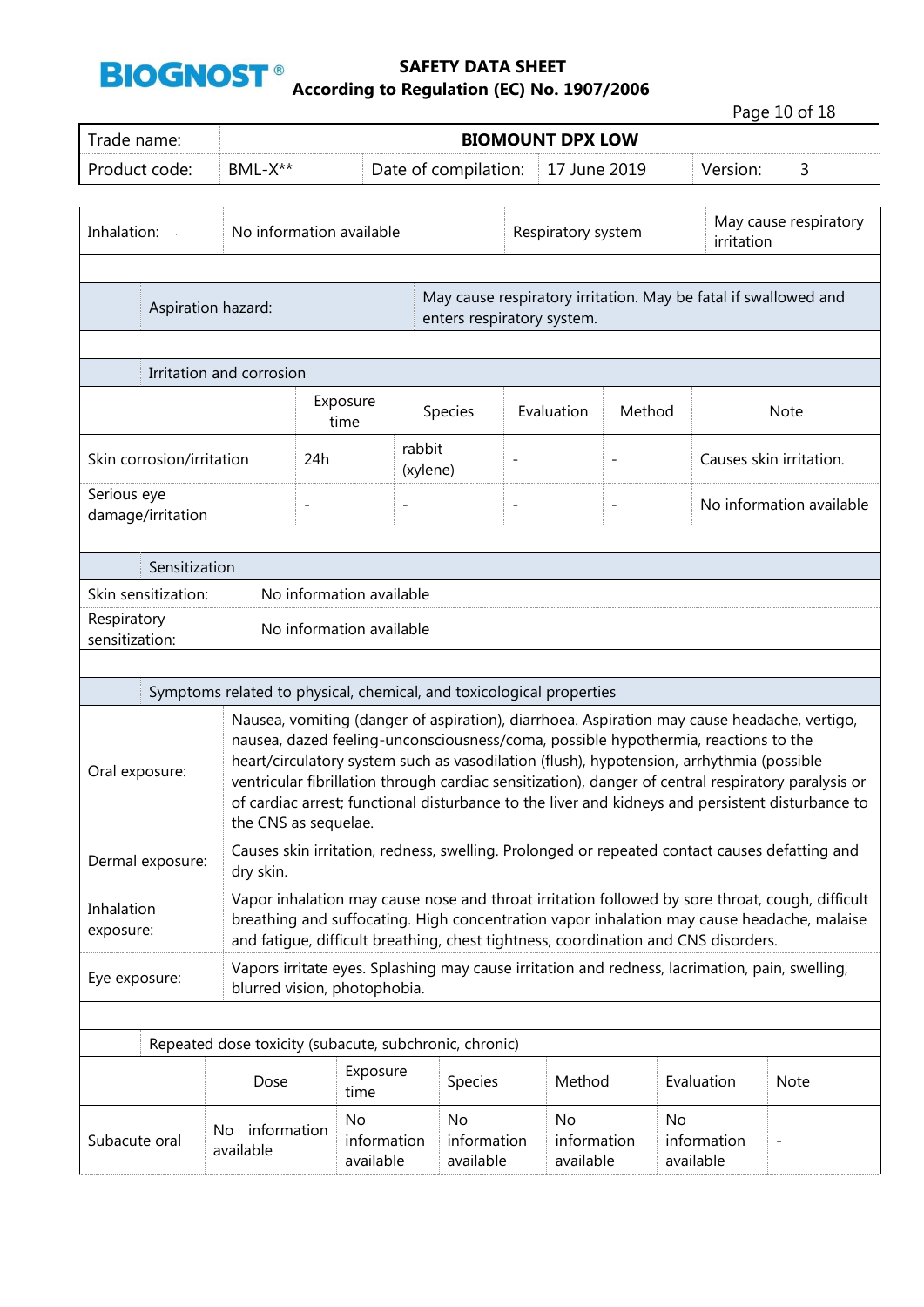

Page 11 of 18

| Trade name:   |         | <b>BIOMOUNT DPX LOW</b>           |  |          |  |
|---------------|---------|-----------------------------------|--|----------|--|
| Product code: | BML-X** | Date of compilation: 17 June 2019 |  | Version: |  |

| Subacute<br>dermal          | No information<br>available     | No.<br>information<br>available       | No.<br>information<br>available       | No.<br>information<br>available       | No<br>information<br>available        | $\overline{\phantom{a}}$ |
|-----------------------------|---------------------------------|---------------------------------------|---------------------------------------|---------------------------------------|---------------------------------------|--------------------------|
| Subacute<br>inhalation      | No information<br>available     | No<br>information<br>available        | <b>No</b><br>information<br>available | <b>No</b><br>information<br>available | <b>No</b><br>information<br>available | $\overline{\phantom{a}}$ |
| Subchronic oral             | information<br>No.<br>available | <b>No</b><br>information<br>available | <b>No</b><br>information<br>available | <b>No</b><br>information<br>available | <b>No</b><br>information<br>available |                          |
| <b>Subchronic</b><br>dermal | No information<br>available     | No<br>information<br>available        | No<br>information<br>available        | No<br>information<br>available        | <b>No</b><br>information<br>available |                          |
| Subchronic<br>inhalation    | No information<br>available     | No.<br>information<br>available       | No.<br>information<br>available       | No.<br>information<br>available       | No<br>information<br>available        |                          |
| Chronic oral                | information<br>No.<br>available | No<br>information<br>available        | No<br>information<br>available        | <b>No</b><br>information<br>available | No<br>information<br>available        | $\overline{\phantom{a}}$ |
| Chronic dermal              | No information<br>available     | No<br>information<br>available        | <b>No</b><br>information<br>available | No.<br>information<br>available       | <b>No</b><br>information<br>available |                          |
| Chronic<br>inhalation       | No information<br>available     | No<br>information<br>available        | No<br>information<br>available        | No<br>information<br>available        | No<br>information<br>available        |                          |

| No information available<br>No information available<br>No information available<br>No information available<br>$\overline{\phantom{0}}$<br>No information available<br>No information available<br>No information available<br>No information available<br>$\overline{\phantom{a}}$<br>No information available<br>No information available<br>No information available<br>No information available<br>No information available<br>No information available<br>No information available<br>No information available<br>$\overline{\phantom{a}}$<br>Central<br>May cause<br>nervous<br>system,<br>No information available<br>liver, kidney |               | Specific effects | Target organ | <b>Note</b>       |
|---------------------------------------------------------------------------------------------------------------------------------------------------------------------------------------------------------------------------------------------------------------------------------------------------------------------------------------------------------------------------------------------------------------------------------------------------------------------------------------------------------------------------------------------------------------------------------------------------------------------------------------------|---------------|------------------|--------------|-------------------|
| Subacute dermal<br>Subacute inhalation<br>Subchronic oral<br>Subchronic dermal<br>Subchronic inhalation<br>Chronic dermal                                                                                                                                                                                                                                                                                                                                                                                                                                                                                                                   | Subacute oral |                  |              |                   |
| Chronic oral<br>Chronic inhalation                                                                                                                                                                                                                                                                                                                                                                                                                                                                                                                                                                                                          |               |                  |              |                   |
|                                                                                                                                                                                                                                                                                                                                                                                                                                                                                                                                                                                                                                             |               |                  |              |                   |
|                                                                                                                                                                                                                                                                                                                                                                                                                                                                                                                                                                                                                                             |               |                  |              |                   |
|                                                                                                                                                                                                                                                                                                                                                                                                                                                                                                                                                                                                                                             |               |                  |              |                   |
|                                                                                                                                                                                                                                                                                                                                                                                                                                                                                                                                                                                                                                             |               |                  |              |                   |
|                                                                                                                                                                                                                                                                                                                                                                                                                                                                                                                                                                                                                                             |               |                  |              |                   |
|                                                                                                                                                                                                                                                                                                                                                                                                                                                                                                                                                                                                                                             |               |                  |              |                   |
|                                                                                                                                                                                                                                                                                                                                                                                                                                                                                                                                                                                                                                             |               |                  |              | damage to organs. |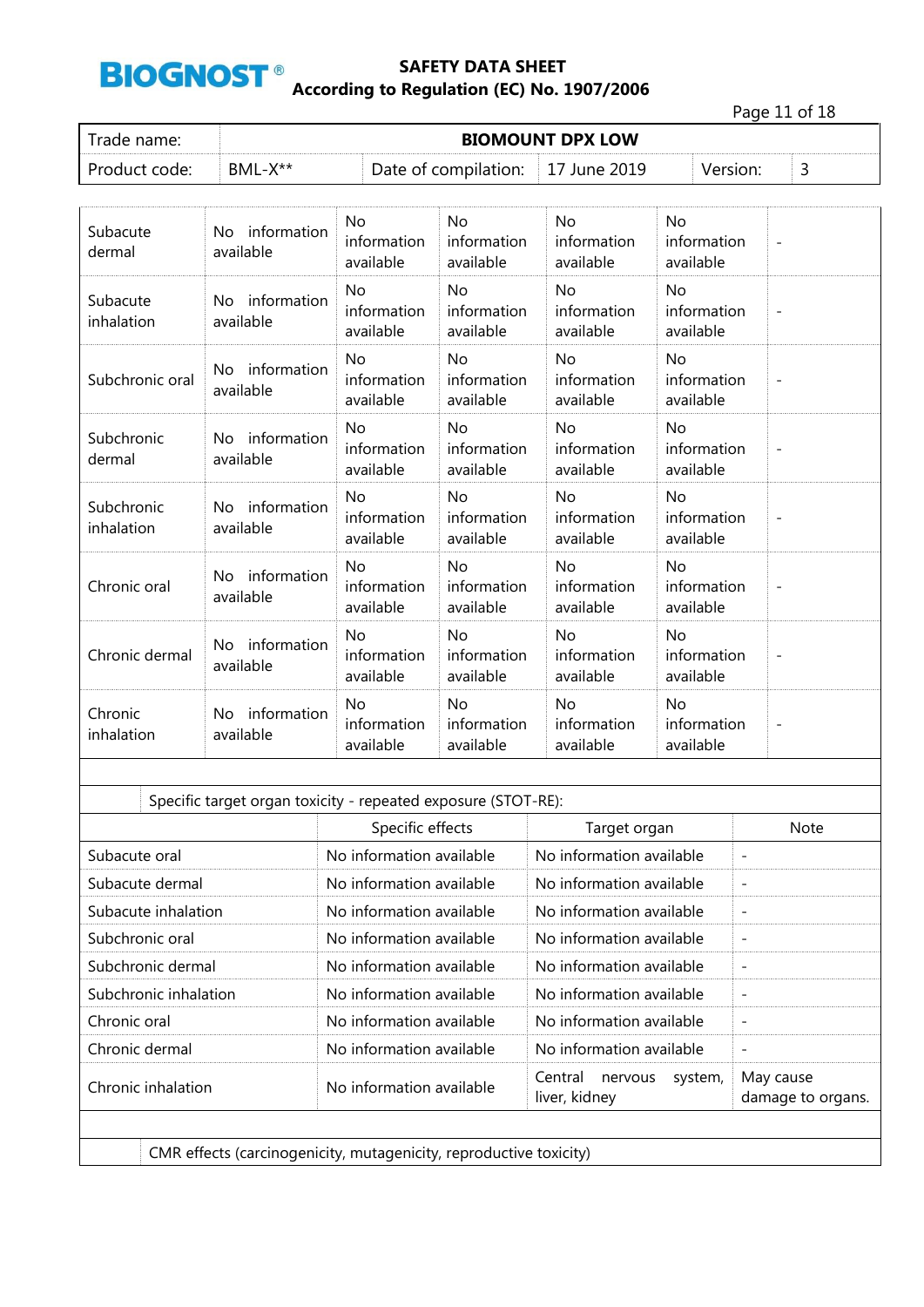

Page 12 of 18

| Trade name: I |                     | <b>BIOMOUNT DPX LOW</b> |                    |          |  |
|---------------|---------------------|-------------------------|--------------------|----------|--|
| Product code: | BML-X <sup>**</sup> | Date of compilation:    | $\pm 17$ June 2019 | Version: |  |

|       | Carcinogenicity:                                | No component of this product present at levels greater than or<br>equal to 0.1% is identified as probable, possible or confirmed<br>human carcinogen by IARC.               |                          |  |  |  |  |
|-------|-------------------------------------------------|-----------------------------------------------------------------------------------------------------------------------------------------------------------------------------|--------------------------|--|--|--|--|
|       | Mutagenicity in-vitro:                          |                                                                                                                                                                             | No information available |  |  |  |  |
|       | Genotoxicity:                                   | No information available                                                                                                                                                    |                          |  |  |  |  |
|       | Mutagenicity in-vivo:                           |                                                                                                                                                                             | No information available |  |  |  |  |
|       | Germ cell mutagenicity:                         |                                                                                                                                                                             | No information available |  |  |  |  |
|       | Reproductive toxicity:                          | Presumed human reproductive toxicant (Dibutyl phthalate).<br>Overexposure may cause reproductive disorder(s) based on<br>tests with laboratory animals.(Dibutyl phthalate). |                          |  |  |  |  |
|       |                                                 |                                                                                                                                                                             |                          |  |  |  |  |
|       | Summary of evaluation of the CMR<br>properties: | Studies did not demonstrate CMR effects.                                                                                                                                    |                          |  |  |  |  |
|       |                                                 |                                                                                                                                                                             |                          |  |  |  |  |
| 11.2. | Practical experiences:                          |                                                                                                                                                                             |                          |  |  |  |  |
|       | Classification observations:                    |                                                                                                                                                                             | No information available |  |  |  |  |
|       | Other observations:                             |                                                                                                                                                                             | No information available |  |  |  |  |
|       |                                                 |                                                                                                                                                                             |                          |  |  |  |  |
| 11.3. | General notes:                                  |                                                                                                                                                                             |                          |  |  |  |  |
|       |                                                 |                                                                                                                                                                             |                          |  |  |  |  |

| <b>SECTION 12. Ecological information</b> |                          |                          |                                                                                |                                       |                                                        |                          |
|-------------------------------------------|--------------------------|--------------------------|--------------------------------------------------------------------------------|---------------------------------------|--------------------------------------------------------|--------------------------|
| 12.1.<br>Toxicity                         |                          |                          |                                                                                |                                       |                                                        |                          |
| Acute (short-term)<br>toxicity            | Dose                     | Exposure<br>time         | Species                                                                        | Method                                | Evaluation                                             | <b>Note</b>              |
| <b>Fish</b>                               | $LC_{50}$                | 96 hours                 | Oncorhynchus mykiss<br>(rainbow trout; xylene)<br>Pimephales promelas<br>(DBP) | No<br>information<br>available        | $3.3 \text{ mg/l}$<br>(xylene)<br>$0.85$ mg/l<br>(DBP) | -                        |
| Crustacea:                                | $EC_{50}$                | 48 hours                 | Daphnia magna                                                                  | <b>No</b><br>information<br>available | 75.49 mg/l<br>(xylene)<br>$3.7 \text{ mg/l}$<br>(DBP)  |                          |
| Algae/aquatic<br>plants:                  | $IC_{50}$                | 72 hours                 | Pseudokirchneriella<br>subcapitata                                             | <b>No</b><br>information<br>available | 72 mg/l<br>(xylene)                                    |                          |
| Other organisms:                          | $\overline{\phantom{a}}$ | $\overline{\phantom{0}}$ | $\overline{\phantom{a}}$                                                       | $\overline{\phantom{a}}$              | $\overline{\phantom{a}}$                               | $\overline{\phantom{a}}$ |
| Chronic (long-term)<br>toxicity           | Doza                     | Exposure<br>time         | <b>Species</b>                                                                 | Method                                | Evaluation                                             | <b>Note</b>              |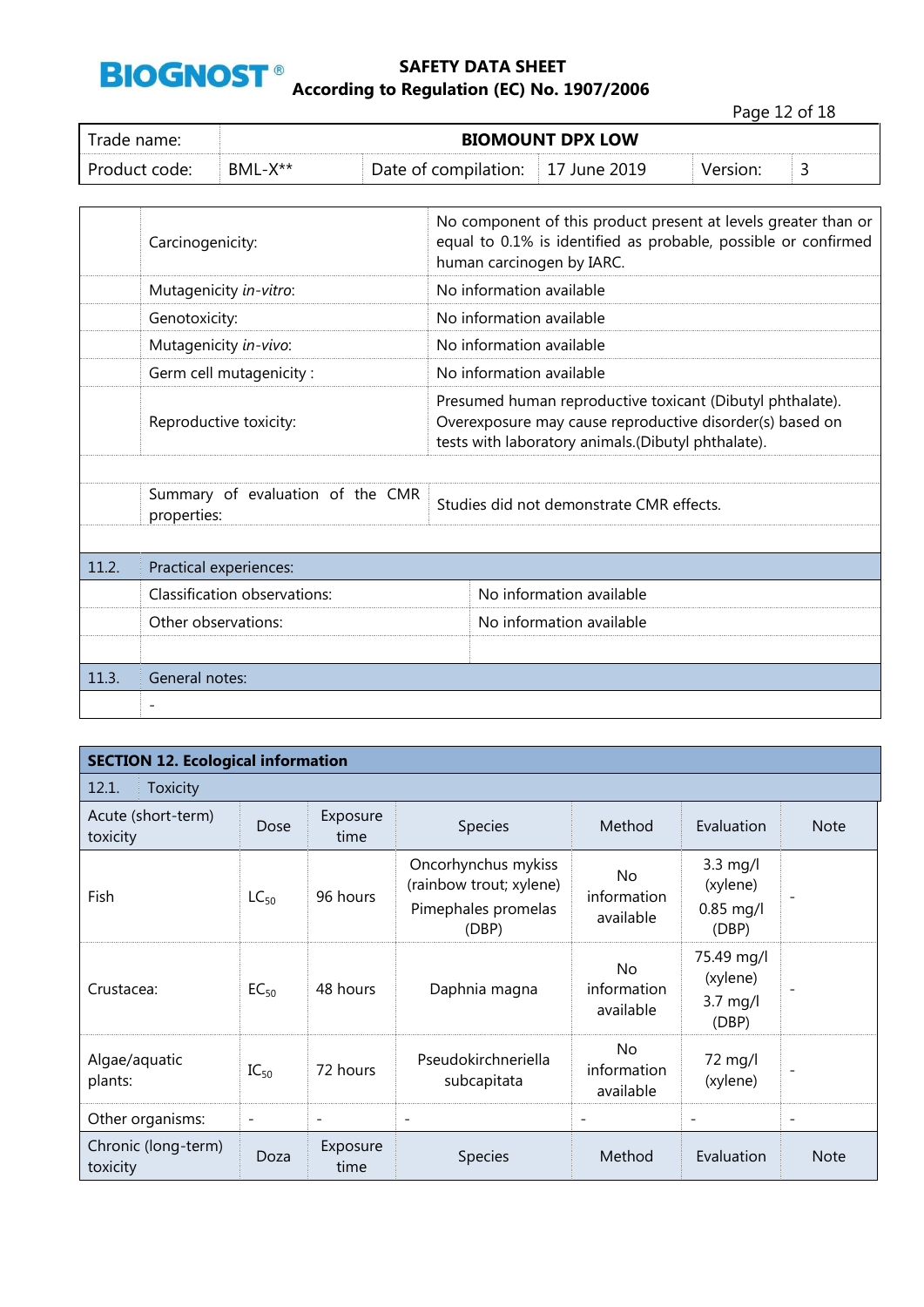

|                                                   |                                         |                |                                                                            |                   |                          |                             |                          |                          |                                       | Page 13 of 18            |
|---------------------------------------------------|-----------------------------------------|----------------|----------------------------------------------------------------------------|-------------------|--------------------------|-----------------------------|--------------------------|--------------------------|---------------------------------------|--------------------------|
| Trade name:                                       |                                         |                |                                                                            |                   |                          | <b>BIOMOUNT DPX LOW</b>     |                          |                          |                                       |                          |
| Product code:                                     |                                         |                | BML-X**                                                                    |                   |                          | Date of compilation:        |                          | 17 June 2019             | Version:                              | 3                        |
|                                                   |                                         |                |                                                                            |                   |                          |                             |                          |                          |                                       |                          |
| Fish                                              |                                         |                | $LC_{50}$                                                                  | 96 hours          |                          | No information<br>available | <b>No</b>                | information<br>available | <b>No</b><br>information<br>available |                          |
| Crustacea:                                        |                                         |                | $EC_{50}$                                                                  | 48 hours          |                          | No information<br>available | No                       | information<br>available | No<br>information<br>available        | $\overline{\phantom{0}}$ |
| Algae/aquatic<br>plants:                          |                                         |                | $IC_{50}$                                                                  | 72 hours          |                          | No information<br>available | No                       | information<br>available | No<br>information<br>available        | $\qquad \qquad -$        |
| Other organisms:                                  |                                         |                | $\overline{\phantom{a}}$                                                   | $\qquad \qquad -$ | $\overline{\phantom{a}}$ |                             | $\overline{\phantom{a}}$ |                          | $\overline{\phantom{a}}$              | $\overline{\phantom{a}}$ |
|                                                   |                                         |                |                                                                            |                   |                          |                             |                          |                          |                                       |                          |
| 12.2.                                             |                                         |                | Persistence and degradability                                              |                   |                          |                             |                          |                          |                                       |                          |
|                                                   |                                         |                | Abiotic degradation                                                        |                   |                          |                             |                          |                          |                                       |                          |
|                                                   |                                         |                | Degradation half-lives                                                     |                   |                          | Method                      |                          | Evaluation               | <b>Note</b>                           |                          |
| Marine<br>water                                   |                                         |                | No information available                                                   |                   |                          | No information available    |                          |                          | No information available              |                          |
|                                                   | Fresh water<br>No information available |                |                                                                            |                   |                          | No information available    |                          |                          | No information available              | $\overline{\phantom{a}}$ |
| Air                                               | No information available                |                |                                                                            |                   |                          | No information available    |                          |                          | No information available              | $\overline{\phantom{a}}$ |
| Soil<br>No information available                  |                                         |                |                                                                            |                   | No information available |                             |                          | No information available | $\overline{\phantom{a}}$              |                          |
|                                                   |                                         |                |                                                                            |                   |                          |                             |                          |                          |                                       |                          |
|                                                   |                                         | Biodegradation |                                                                            |                   |                          |                             |                          |                          |                                       |                          |
| % Degradation                                     |                                         |                | Time (days)                                                                |                   |                          | Method                      |                          | Evaluation               |                                       | Note                     |
|                                                   |                                         | No             |                                                                            | information       |                          |                             |                          | No information           |                                       |                          |
| 81% (DBP)                                         |                                         |                | available                                                                  |                   | available                | No information              |                          | available                |                                       | Readily biodegradable.   |
|                                                   |                                         |                |                                                                            |                   |                          |                             |                          |                          |                                       |                          |
|                                                   |                                         |                |                                                                            |                   |                          |                             |                          |                          |                                       |                          |
|                                                   |                                         |                |                                                                            |                   |                          |                             |                          |                          |                                       |                          |
| 12.3.                                             |                                         |                |                                                                            |                   |                          |                             |                          |                          |                                       |                          |
|                                                   |                                         |                | Bioaccumulative potential<br>Octanol-water partition coefficient (log Kow) |                   |                          |                             |                          |                          |                                       |                          |
| Value                                             |                                         |                | Concentration                                                              |                   | °C                       | Method                      |                          | Evaluation               |                                       | Note                     |
|                                                   |                                         |                |                                                                            | pH                |                          |                             |                          |                          |                                       |                          |
| information<br>log Kow<br>No<br>2.95<br>available |                                         |                | No information<br>available                                                |                   |                          | No information<br>available | xylene                   |                          |                                       |                          |
|                                                   |                                         |                |                                                                            |                   |                          |                             |                          |                          |                                       |                          |
|                                                   |                                         |                |                                                                            |                   |                          |                             |                          |                          |                                       |                          |
|                                                   |                                         |                | <b>Bioconcentration Factor (BCF)</b>                                       |                   |                          |                             |                          |                          |                                       |                          |
|                                                   | Value                                   |                | Species                                                                    |                   |                          | Method                      |                          | Evaluation               |                                       | Note                     |
| 2.165 (DBP)                                       |                                         |                | Pimephales promelas<br>(fathead minnow)                                    |                   | available                | No information              | $\overline{a}$           |                          | does not<br>bioaccumulate             |                          |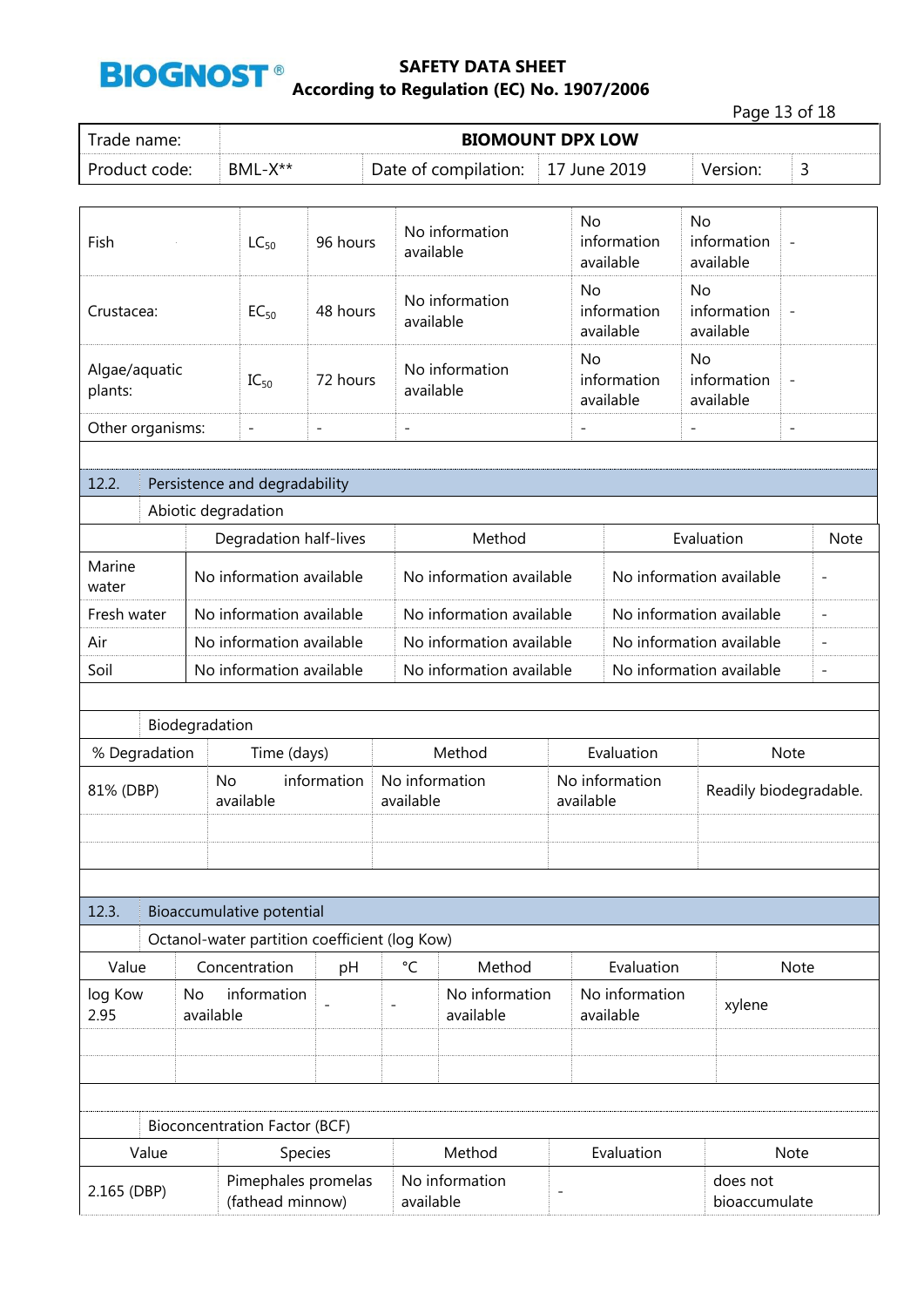

|                                            |                                                   |                        |                                     |                                |                                                |                                                                |                |                                |                             |           |                             |                                | Page 14 of 18            |                          |
|--------------------------------------------|---------------------------------------------------|------------------------|-------------------------------------|--------------------------------|------------------------------------------------|----------------------------------------------------------------|----------------|--------------------------------|-----------------------------|-----------|-----------------------------|--------------------------------|--------------------------|--------------------------|
| Trade name:                                |                                                   |                        |                                     |                                |                                                |                                                                |                | <b>BIOMOUNT DPX LOW</b>        |                             |           |                             |                                |                          |                          |
| Product code:                              |                                                   |                        | BML-X**                             |                                |                                                | Date of compilation:                                           |                |                                | 17 June 2019                |           |                             |                                | Version:                 | 3                        |
|                                            |                                                   |                        |                                     |                                |                                                |                                                                |                |                                |                             |           |                             |                                |                          |                          |
|                                            |                                                   |                        |                                     |                                |                                                |                                                                |                |                                |                             |           |                             |                                |                          |                          |
|                                            |                                                   |                        |                                     |                                |                                                |                                                                |                |                                |                             |           |                             |                                |                          |                          |
|                                            |                                                   |                        | Chronic ecotoxicity                 |                                |                                                |                                                                |                |                                |                             |           |                             |                                |                          |                          |
|                                            |                                                   | Value                  |                                     | Dose                           |                                                | Exposure                                                       |                | Species                        |                             |           | Method                      |                                | Evaluation               | <b>Note</b>              |
|                                            |                                                   |                        |                                     |                                |                                                | time                                                           |                |                                |                             |           |                             |                                |                          |                          |
| Chronic toxicity on fish                   |                                                   |                        |                                     | $LC_{50}$                      |                                                | No<br>information<br>available                                 |                | No<br>information<br>available |                             | <b>No</b> | information<br>available    | No<br>information<br>available |                          | $\overline{\phantom{a}}$ |
|                                            |                                                   |                        |                                     |                                |                                                | No                                                             | No             |                                |                             | No        |                             | No                             |                          |                          |
| Chronic toxicity on<br>crustacea (Daphnia) |                                                   |                        |                                     | $EC_{50}$                      |                                                | information<br>available                                       |                | information<br>available       |                             |           | information<br>available    | information<br>available       |                          | $\overline{\phantom{a}}$ |
|                                            |                                                   |                        |                                     |                                |                                                |                                                                |                |                                |                             |           |                             |                                |                          |                          |
| 12.4.                                      |                                                   | Mobility in soil       |                                     |                                |                                                |                                                                |                |                                |                             |           |                             |                                |                          |                          |
|                                            |                                                   |                        |                                     |                                |                                                | Known or predicted distribution in environmental compartments: |                |                                |                             |           |                             |                                |                          |                          |
|                                            |                                                   |                        | No information available            |                                |                                                |                                                                |                |                                |                             |           |                             |                                |                          |                          |
|                                            |                                                   | Surface tension:       |                                     |                                |                                                |                                                                |                |                                |                             |           |                             |                                |                          |                          |
|                                            |                                                   |                        |                                     |                                |                                                | $\rm ^{\circ}C$                                                |                |                                |                             |           |                             |                                |                          |                          |
|                                            | Value<br>information                              |                        |                                     |                                | Concentration<br>information<br>No information |                                                                |                |                                |                             |           | Method                      |                                | <b>Note</b>              |                          |
|                                            | <b>No</b>                                         | available              |                                     |                                | No                                             | available<br>available                                         |                |                                |                             |           |                             |                                | No information available | $\overline{\phantom{a}}$ |
|                                            |                                                   |                        |                                     |                                |                                                |                                                                |                |                                |                             |           |                             |                                |                          |                          |
|                                            |                                                   |                        |                                     |                                |                                                |                                                                |                |                                |                             |           |                             |                                |                          |                          |
|                                            |                                                   |                        |                                     |                                |                                                |                                                                |                |                                |                             |           |                             |                                |                          |                          |
|                                            |                                                   |                        | Adsorption / desorption             |                                |                                                |                                                                |                |                                |                             |           |                             |                                |                          |                          |
| Transport                                  |                                                   |                        | A/D coefficient<br>Henry's constant |                                |                                                | log Kow                                                        |                | Evaporation rate               |                             |           | Method                      |                                |                          | <b>Note</b>              |
| Soil-Water                                 |                                                   | <b>No</b><br>available |                                     | information                    | <b>No</b>                                      | information<br>available                                       |                | No information<br>available    |                             |           | No information<br>available |                                |                          |                          |
| Water-Air                                  | information<br><b>No</b><br>available             |                        |                                     | information<br>No<br>available |                                                | No information<br>available                                    |                |                                | No information<br>available |           | $\overline{\phantom{a}}$    |                                |                          |                          |
|                                            | information<br><b>No</b><br>Soil-Air<br>available |                        |                                     | information<br>No<br>available |                                                | available                                                      | No information |                                | No information<br>available |           | $\overline{\phantom{a}}$    |                                |                          |                          |
|                                            |                                                   |                        |                                     |                                |                                                |                                                                |                |                                |                             |           |                             |                                |                          |                          |
| 12.5.                                      |                                                   |                        | Results of PBT and vPvB assessment  |                                |                                                |                                                                |                |                                |                             |           |                             |                                |                          |                          |
|                                            |                                                   |                        | No information available            |                                |                                                |                                                                |                |                                |                             |           |                             |                                |                          |                          |
|                                            |                                                   |                        |                                     |                                |                                                |                                                                |                |                                |                             |           |                             |                                |                          |                          |
| 12.6.                                      |                                                   |                        | Other adverse effects               |                                |                                                |                                                                |                |                                |                             |           |                             |                                |                          |                          |
|                                            |                                                   |                        | No information available            |                                |                                                |                                                                |                |                                |                             |           |                             |                                |                          |                          |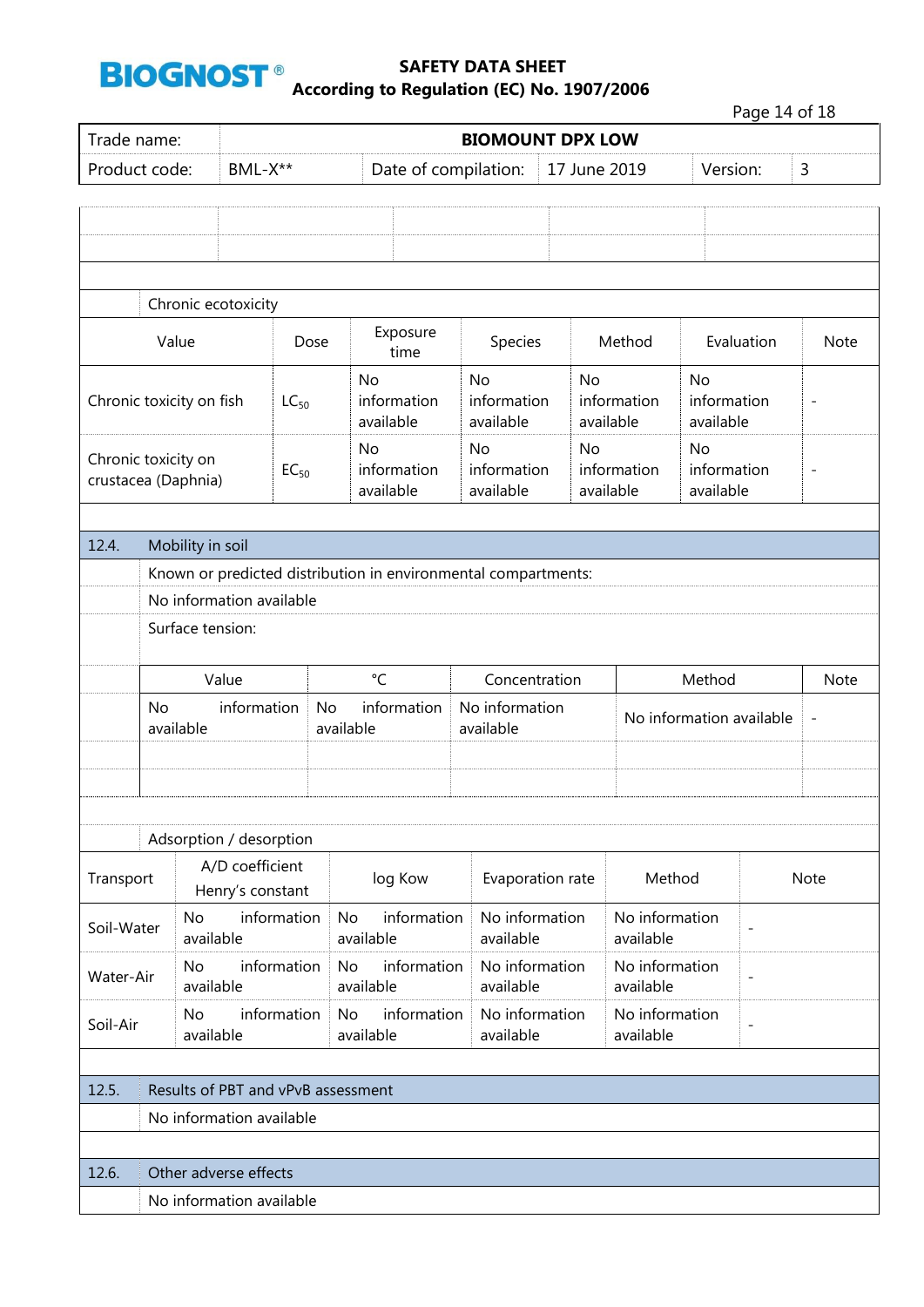

Page 15 of 18

| Trade name:   |              | <b>BIOMOUNT DPX LOW</b>           |  |          |  |
|---------------|--------------|-----------------------------------|--|----------|--|
| Product code: | $BML-X^{**}$ | Date of compilation: 17 June 2019 |  | Version: |  |

| <b>SECTION 13. Disposal considerations</b> |                                                                                                                                                                                                                 |                                                                                                |  |  |
|--------------------------------------------|-----------------------------------------------------------------------------------------------------------------------------------------------------------------------------------------------------------------|------------------------------------------------------------------------------------------------|--|--|
| 13.1.                                      | Waste processing methods                                                                                                                                                                                        |                                                                                                |  |  |
|                                            |                                                                                                                                                                                                                 |                                                                                                |  |  |
| 13.1.1.                                    | Product/Packaging disposal:                                                                                                                                                                                     |                                                                                                |  |  |
|                                            |                                                                                                                                                                                                                 | Submit for disposal to the legal person authorized by the Ministry of Environmental and Nature |  |  |
|                                            | Protection.                                                                                                                                                                                                     |                                                                                                |  |  |
|                                            |                                                                                                                                                                                                                 |                                                                                                |  |  |
| 13.1.2.                                    | Waste codes/waste designations according to Low:                                                                                                                                                                |                                                                                                |  |  |
|                                            | Disposal must be made according to official regulations.                                                                                                                                                        |                                                                                                |  |  |
|                                            |                                                                                                                                                                                                                 |                                                                                                |  |  |
| 13.1.3.                                    | Waste tretment - relevant information                                                                                                                                                                           |                                                                                                |  |  |
|                                            | No information available                                                                                                                                                                                        |                                                                                                |  |  |
|                                            |                                                                                                                                                                                                                 |                                                                                                |  |  |
| 13.1.4.                                    | Sewage disposal - relevant information:                                                                                                                                                                         |                                                                                                |  |  |
|                                            | Waste must not be disposed of into the sewage system.                                                                                                                                                           |                                                                                                |  |  |
|                                            |                                                                                                                                                                                                                 |                                                                                                |  |  |
| 13.1.5.                                    | Other disposal recommendations:                                                                                                                                                                                 |                                                                                                |  |  |
|                                            | Do not dispose of the product's remains into the sewage system. Submit the remains to the collectors                                                                                                            |                                                                                                |  |  |
|                                            | authorized by the ministry in charge. Do not dispose of the packaging into the sewage system. Submit<br>the packaging to the collectors authorized by the ministry in charge. Do not dispose of in places where |                                                                                                |  |  |
|                                            | ignition may occur.                                                                                                                                                                                             |                                                                                                |  |  |
| 13.1.6.                                    | Relevant Community provisions:                                                                                                                                                                                  |                                                                                                |  |  |
|                                            | Disposal must be made according to official regulations.                                                                                                                                                        |                                                                                                |  |  |
|                                            |                                                                                                                                                                                                                 |                                                                                                |  |  |
|                                            | <b>SECTION 14. Transport information</b>                                                                                                                                                                        |                                                                                                |  |  |
|                                            | Transporting/shipment by road (ADR)                                                                                                                                                                             |                                                                                                |  |  |
| UN number:                                 |                                                                                                                                                                                                                 | 1307                                                                                           |  |  |
| UN proper shipping name:                   |                                                                                                                                                                                                                 | Xylenes                                                                                        |  |  |
|                                            | Transport hazard class(es):                                                                                                                                                                                     | 3                                                                                              |  |  |
| Packing group:                             |                                                                                                                                                                                                                 | $\rm III$                                                                                      |  |  |
| Environmental hazards:                     |                                                                                                                                                                                                                 | $\overline{\phantom{m}}$                                                                       |  |  |
| Special precautions for user:              |                                                                                                                                                                                                                 | $\overline{\phantom{m}}$                                                                       |  |  |
| Transporting/shipment by rail (RID)        |                                                                                                                                                                                                                 |                                                                                                |  |  |
| UN number:                                 |                                                                                                                                                                                                                 | 1307                                                                                           |  |  |
| UN proper shipping name:                   |                                                                                                                                                                                                                 | Xylenes                                                                                        |  |  |
| Transport hazard class(es):                |                                                                                                                                                                                                                 | 3                                                                                              |  |  |
|                                            |                                                                                                                                                                                                                 |                                                                                                |  |  |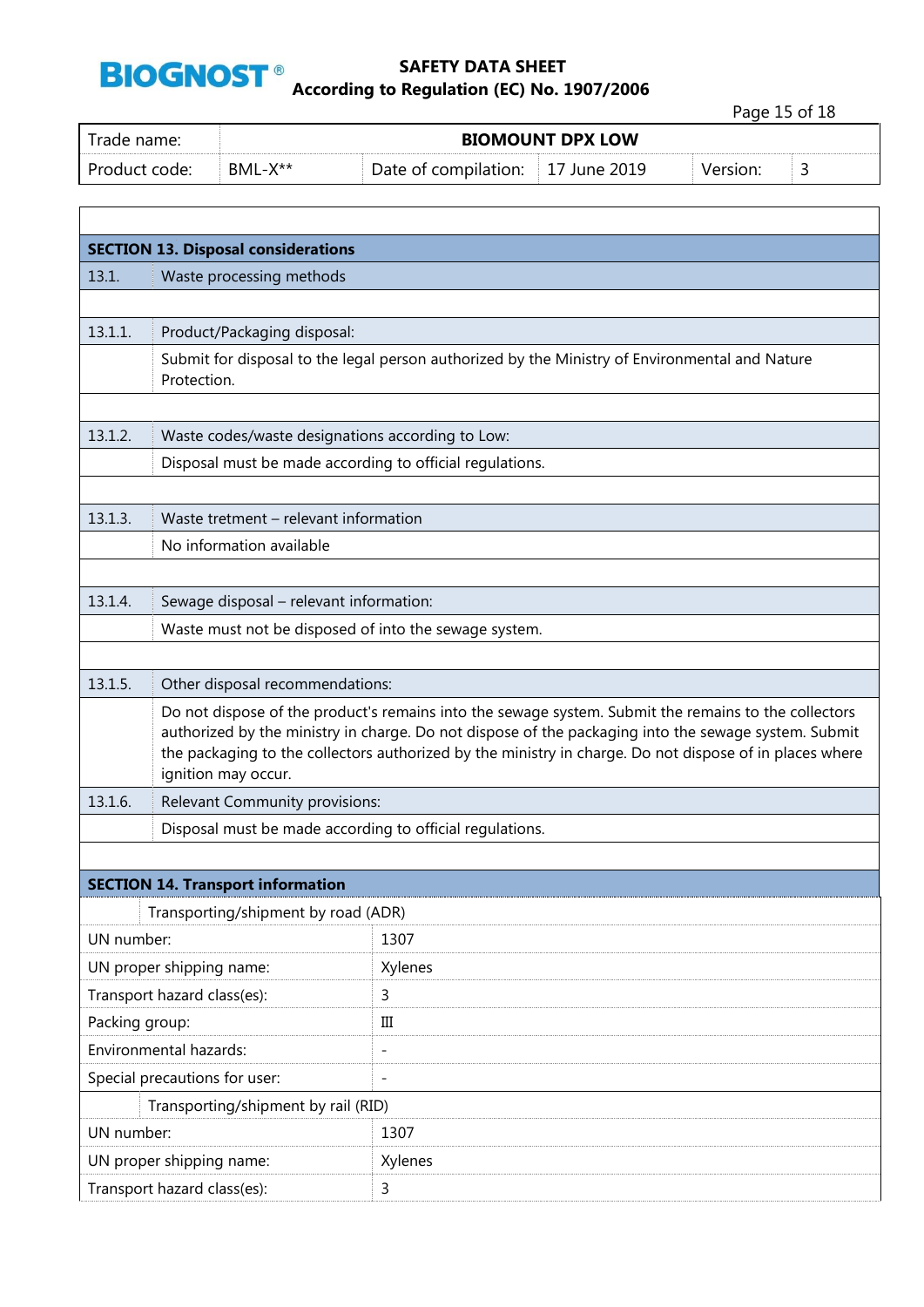

Page 16 of 18

|                                                                                                           |                                                 |                          |                         |          | Page 16 or 18 |
|-----------------------------------------------------------------------------------------------------------|-------------------------------------------------|--------------------------|-------------------------|----------|---------------|
| Trade name:                                                                                               |                                                 |                          | <b>BIOMOUNT DPX LOW</b> |          |               |
| Product code:<br>BML-X**                                                                                  |                                                 | Date of compilation:     | 17 June 2019            | Version: | 3             |
|                                                                                                           |                                                 |                          |                         |          |               |
| Packing group:                                                                                            |                                                 | Ш                        |                         |          |               |
| Environmental hazards:                                                                                    |                                                 | $\overline{a}$           |                         |          |               |
| Special precautions for user:                                                                             |                                                 | $\overline{a}$           |                         |          |               |
|                                                                                                           | Transporting/shipment by inland waterways (ADN) |                          |                         |          |               |
| UN number:                                                                                                |                                                 | 1307                     |                         |          |               |
| UN proper shipping name:                                                                                  |                                                 | Xylenes                  |                         |          |               |
| Transport hazard class(es):                                                                               |                                                 | 3                        |                         |          |               |
| Packing group:                                                                                            |                                                 | Ш                        |                         |          |               |
| Environmental hazards:                                                                                    |                                                 | $\overline{\phantom{a}}$ |                         |          |               |
| Special precautions for user:                                                                             |                                                 | $\overline{\phantom{a}}$ |                         |          |               |
|                                                                                                           | Transporting/shipment by sea (IMDG)             |                          |                         |          |               |
| UN number:                                                                                                |                                                 | 1307                     |                         |          |               |
| UN proper shipping name:                                                                                  |                                                 | Xylenes                  |                         |          |               |
| Transport hazard class(es):                                                                               |                                                 | 3                        |                         |          |               |
| Packing group:                                                                                            |                                                 | Ш                        |                         |          |               |
| Environmental hazards:                                                                                    |                                                 | $\overline{\phantom{a}}$ |                         |          |               |
| Special precautions for user:                                                                             |                                                 | $\overline{\phantom{a}}$ |                         |          |               |
| bulk<br>condition<br>in<br>Transport<br>in<br>accordance with Annex II. of MARPOL<br>73/78 and IBC Codex: |                                                 | $\overline{\phantom{m}}$ |                         |          |               |
| Transporting/shipment by air (ICAO-TI/IATA-DGR)                                                           |                                                 |                          |                         |          |               |
| UN number:                                                                                                |                                                 | 1307                     |                         |          |               |
| UN proper shipping name:                                                                                  |                                                 | Xylenes                  |                         |          |               |
| Transport hazard class(es):                                                                               |                                                 | 3                        |                         |          |               |
| Packing group:                                                                                            |                                                 | $\rm III$                |                         |          |               |
| Environmental hazards:                                                                                    |                                                 | $\qquad \qquad -$        |                         |          |               |
| Special precautions for user:                                                                             |                                                 | $\overline{\phantom{a}}$ |                         |          |               |
|                                                                                                           |                                                 |                          |                         |          |               |
| Further information:                                                                                      | $\qquad \qquad -$                               |                          |                         |          |               |

|       | <b>SECTION 15. Regulatory information</b>                                                      |                          |  |
|-------|------------------------------------------------------------------------------------------------|--------------------------|--|
| 15.1. | Safety, health and environmental regulations/legislation specific for the substance or mixture |                          |  |
|       | EU regulations                                                                                 |                          |  |
|       | Authorisation and/or restrictions on use                                                       |                          |  |
|       | Authorisations:                                                                                |                          |  |
|       | Restrictions:                                                                                  | $\overline{\phantom{0}}$ |  |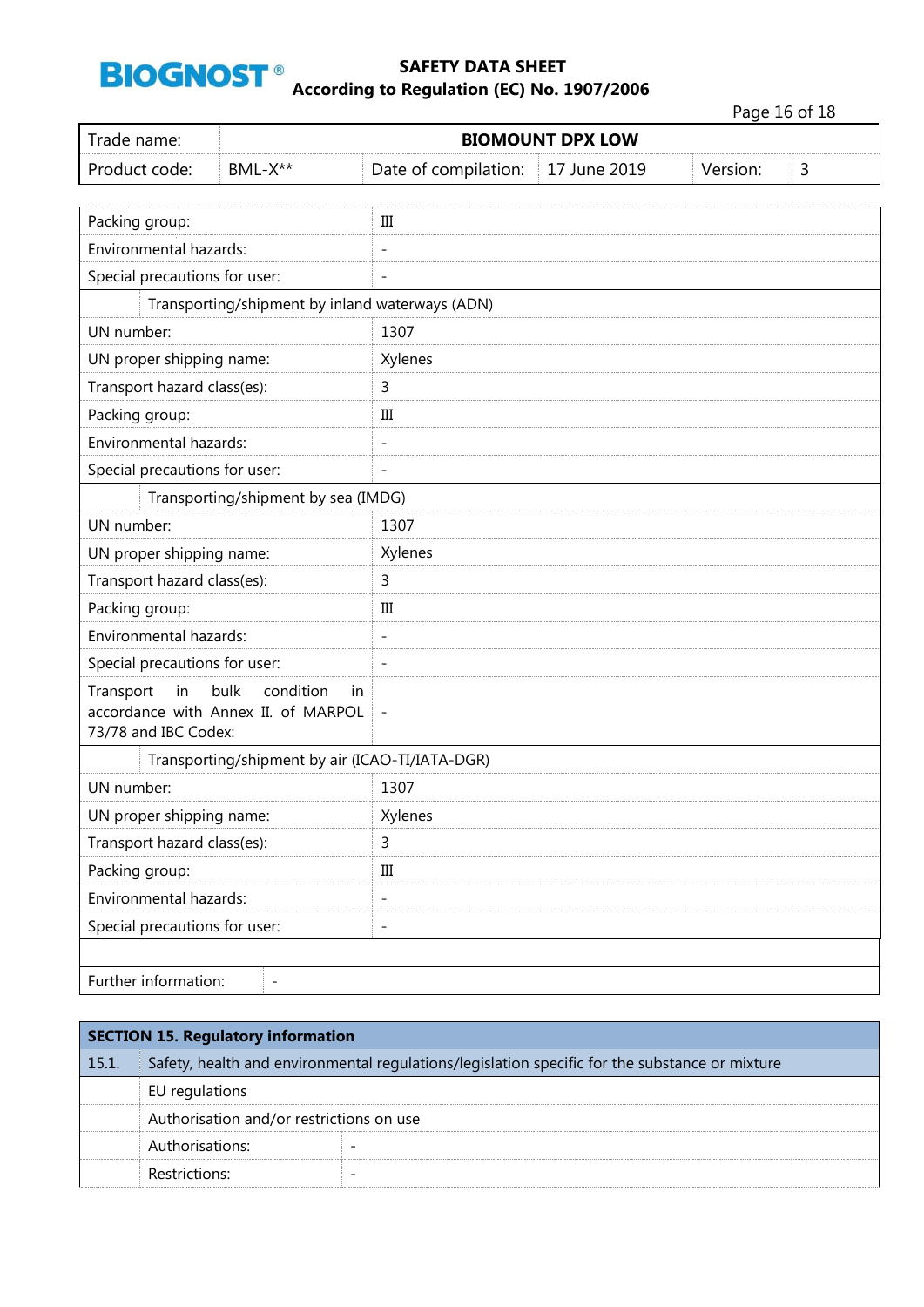

Page 17 of 18

| Trade name:   | <b>BIOMOUNT DPX LOW</b> |                                   |  |          |  |
|---------------|-------------------------|-----------------------------------|--|----------|--|
| Product code: | $BML-X^{**}$            | Date of compilation: 17 June 2019 |  | Version: |  |

|       | Other EU regulations:      | EC Regulation No. 1906/2007 and EC Regulation No. 1272/2008 of the<br>European Parliament and the European Council;<br>The European Commission Regulation No. 453/2010 on changes and<br>amendments to the Regulation (EC) No. 1907/2006 of the European<br>Parliament and Council on registration, evaluation, authorization and<br>restriction of chemical substances (REACH);<br>EC Regulation No. 2037/200 of the European Parliament and Council of 29<br>June 2000 on ozone-depleting substances;<br>EC Regulation No. 689/2008 of the European Parliament and Council of 17<br>June 2008 concerning the export and import of dangerous chemicals;<br>EC Regulation No. 850/2004 of the European Parliament and Council of 29<br>April 2004 on persistent organic pollutants;<br>Directive 2008/98/EC of the European Parliament and Council of 19<br>November 2008 on waste and repealing certain Directives |
|-------|----------------------------|---------------------------------------------------------------------------------------------------------------------------------------------------------------------------------------------------------------------------------------------------------------------------------------------------------------------------------------------------------------------------------------------------------------------------------------------------------------------------------------------------------------------------------------------------------------------------------------------------------------------------------------------------------------------------------------------------------------------------------------------------------------------------------------------------------------------------------------------------------------------------------------------------------------------|
|       | quideline)                 | Information according 1999/13/EC about limitation of emissions of volatile organic compounds (VOC-                                                                                                                                                                                                                                                                                                                                                                                                                                                                                                                                                                                                                                                                                                                                                                                                                  |
|       | National legislation:      | Chemicals Act, Regulation on classification, packaging and labeling of<br>dangerous substances, Ordinance on occupational exposure limit values<br>and on biological limit values, Regulation on categories, types and<br>classification of waste with a waste catalog and list of hazardous waste,<br>Ordinance on writing Material safety data sheet, Transport of Hazardous<br>Substances Act                                                                                                                                                                                                                                                                                                                                                                                                                                                                                                                    |
| 15.2. | Chemical safety assessment |                                                                                                                                                                                                                                                                                                                                                                                                                                                                                                                                                                                                                                                                                                                                                                                                                                                                                                                     |
|       | None                       |                                                                                                                                                                                                                                                                                                                                                                                                                                                                                                                                                                                                                                                                                                                                                                                                                                                                                                                     |

|                | <b>SECTION 16. Other information</b>                                                                                       |                                                                                                                                                                                                                                                  |  |  |  |
|----------------|----------------------------------------------------------------------------------------------------------------------------|--------------------------------------------------------------------------------------------------------------------------------------------------------------------------------------------------------------------------------------------------|--|--|--|
| 16.1.          | Indication of changes:                                                                                                     |                                                                                                                                                                                                                                                  |  |  |  |
| 16.2.          | Abbreviations<br>and<br>acronyms:                                                                                          | <b>PBT</b><br>Stable, bioaccumulative and toxic<br>vPvB<br>Strongly stable and strongly bioaccumulative<br>Lethal dose, 50%<br>$LD_{50}$<br>Lethal concentration, 50%<br>$LC_{50}$<br>STOT - SE Specific target organ toxicity - single exposure |  |  |  |
| 16.3.          | Key literature references<br>and source of data:                                                                           |                                                                                                                                                                                                                                                  |  |  |  |
| 16.4.          | Classification and procedure used to derive the classification for mixture according to Regulation (EC)<br>1272/2008 (CLP) |                                                                                                                                                                                                                                                  |  |  |  |
| Classification |                                                                                                                            | Classification procedure                                                                                                                                                                                                                         |  |  |  |
|                |                                                                                                                            |                                                                                                                                                                                                                                                  |  |  |  |
| 16.5.          | Relevant H statements (number and full text)                                                                               |                                                                                                                                                                                                                                                  |  |  |  |